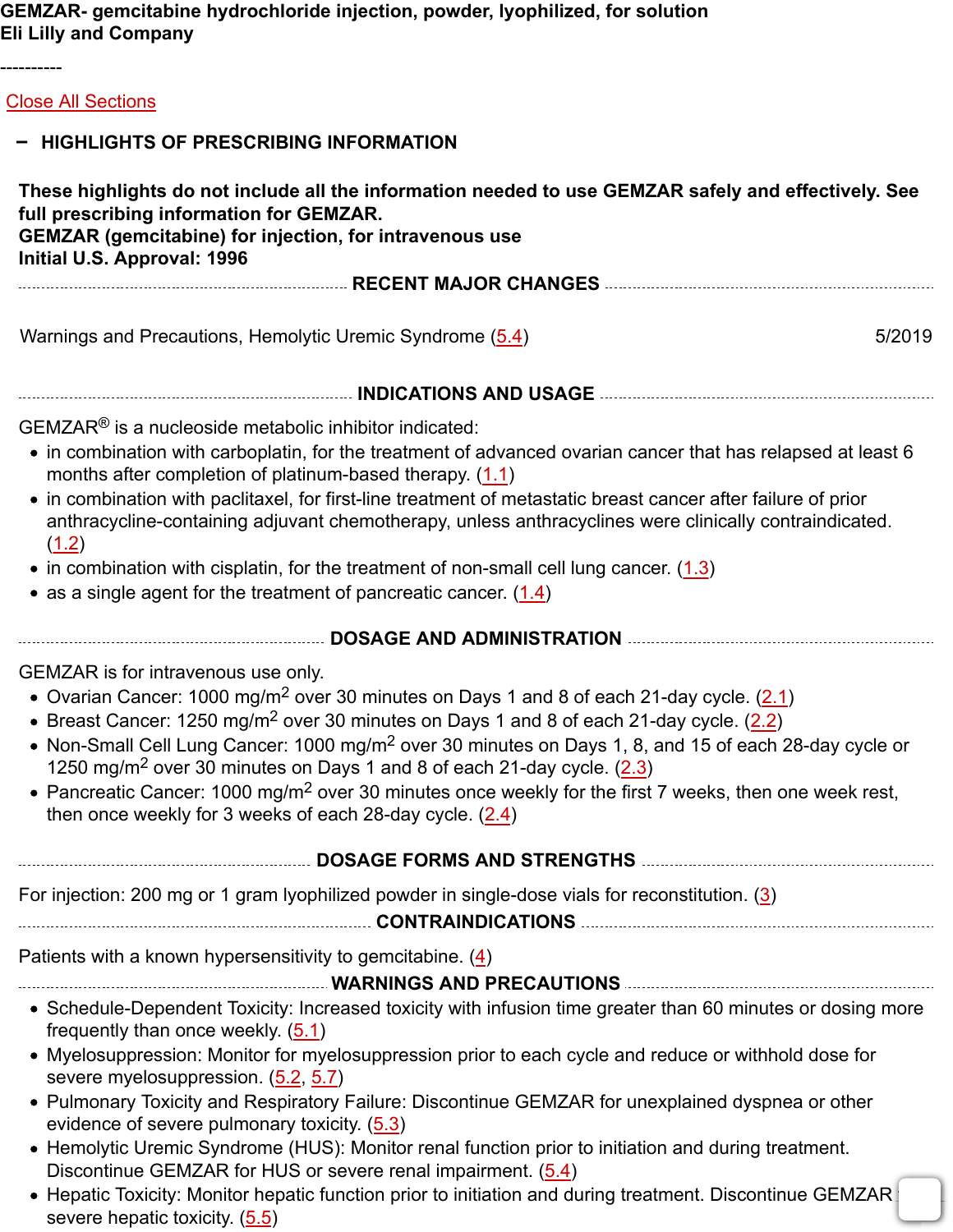- Embryo-Fetal Toxicity: Can cause fetal harm. Advise females and males of reproductive potential to use effective contraception. (5.6, 8.1)
- Exacerbation of Radiation Therapy Toxicity: May cause severe and life-threatening toxicity when administered during or within 7 days of radiation therapy.  $(5.7)$
- Capillary Leak Syndrome: Discontinue GEMZAR. (5.8)
- Posterior Reversible Encephalopathy Syndrome (PRES): Discontinue GEMZAR. (5.9)

#### **ADVERSE REACTIONS**

The most common adverse reactions for the single agent (≥20%) are nausea/vomiting, anemia, increased aspartate aminotransferase (AST), increased alanine aminotransferase (ALT), neutropenia, increased alkaline phosphatase, proteinuria, fever, hematuria, rash, thrombocytopenia, dyspnea, and edema. (6.1)

## **To report SUSPECTED ADVERSE REACTIONS, contact Eli Lilly and Company at 1-800-LillyRx (1-800-545-5979) or FDA at 1-800-FDA-1088 or www.fda.gov/medwatch.**

**USE IN SPECIFIC POPULATIONS**

Lactation: Advise not to breastfeed. (8.2)

# **See 17 for PATIENT COUNSELING INFORMATION.**

**Revised: 5/2019**

## **Hide**

# **- FULL PRESCRIBING INFORMATION: CONTENTS\***

## **1 INDICATIONS AND USAGE**

- **1.1 Ovarian Cancer**
- **1.2 Breast Cancer**
- **1.3 Non-Small Cell Lung Cancer**
- **1.4 Pancreatic Cancer**
- **2 DOSAGE AND ADMINISTRATION**
- **2.1 Ovarian Cancer**
- **2.2 Breast Cancer**
- **2.3 Non-Small Cell Lung Cancer**
- **2.4 Pancreatic Cancer**
- **2.5 Dosage Modifications for Non-Hematologic Adverse Reactions**
- **2.6 Preparation**
- **3 DOSAGE FORMS AND STRENGTHS**
- **4 CONTRAINDICATIONS**
- **5 WARNINGS AND PRECAUTIONS**
- **5.1 Schedule-Dependent Toxicity**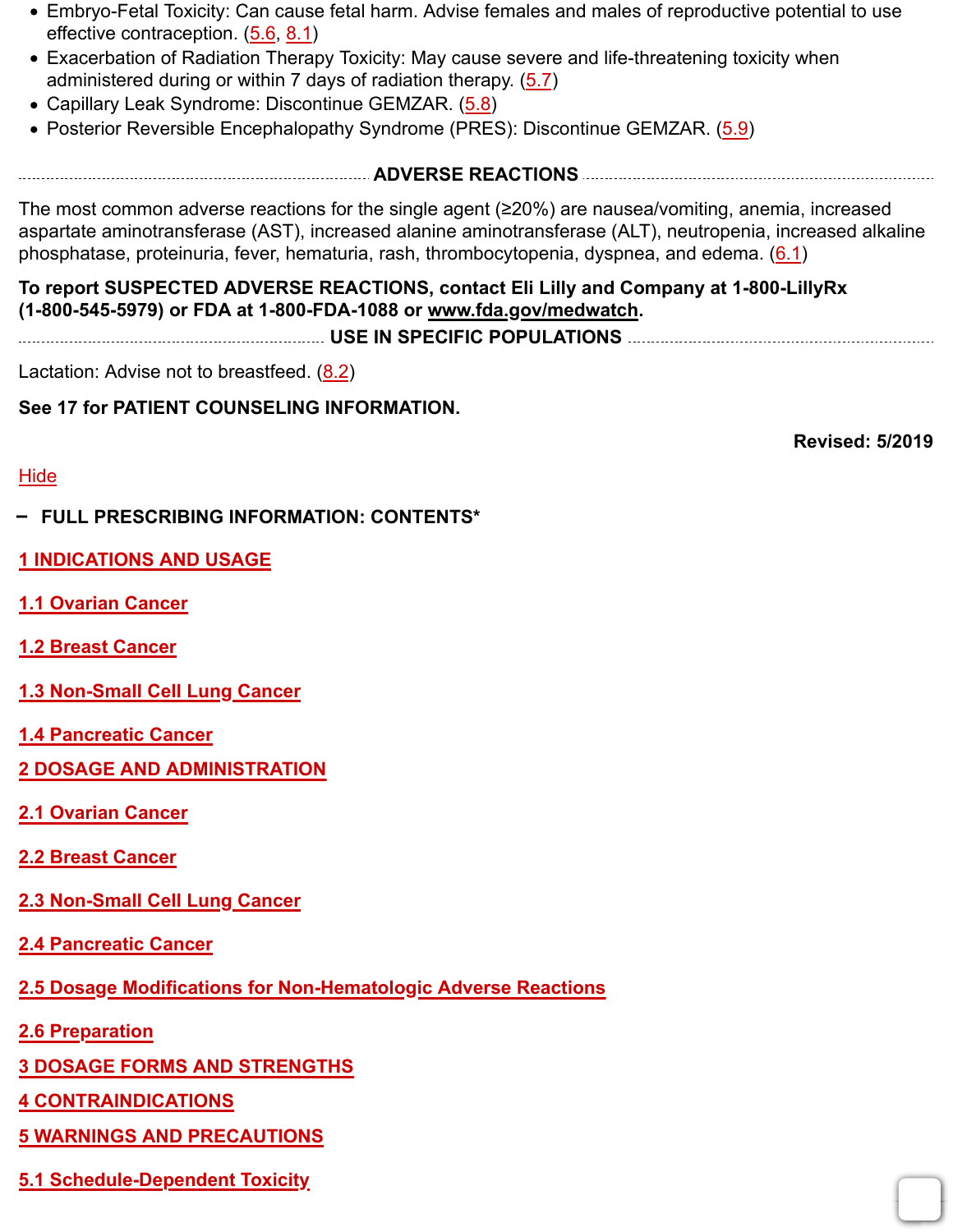## **5.2 Myelosuppression**

- **5.3 Pulmonary Toxicity and Respiratory Failure**
- **5.4 Hemolytic Uremic Syndrome**
- **5.5 Hepatic Toxicity**
- **5.6 Embryo-Fetal Toxicity**
- **5.7 Exacerbation of Radiation Therapy Toxicity**
- **5.8 Capillary Leak Syndrome**
- **5.9 Posterior Reversible Encephalopathy Syndrome**
- **6 ADVERSE REACTIONS**
- **6.1 Clinical Trials Experience**
- **6.2 Postmarketing Experience**
- **8 USE IN SPECIFIC POPULATIONS**
- **8.1 Pregnancy**
- **8.2 Lactation**
- **8.3 Females and Males of Reproductive Potential**
- **8.4 Pediatric Use**
- **8.5 Geriatric Use**
- **8.6 Gender**
- **10 OVERDOSAGE**
- **11 DESCRIPTION**
- **12 CLINICAL PHARMACOLOGY**
- **12.1 Mechanism of Action**
- **12.3 Pharmacokinetics**
- **13 NONCLINICAL TOXICOLOGY**
- **13.1 Carcinogenesis, Mutagenesis, Impairment of Fertility**
- **14 CLINICAL STUDIES**
- **14.1 Ovarian Cancer**
- **14.2 Breast Cancer**
- **14.3 Non-Small Cell Lung Cancer**
- **14.4 Pancreatic Cancer**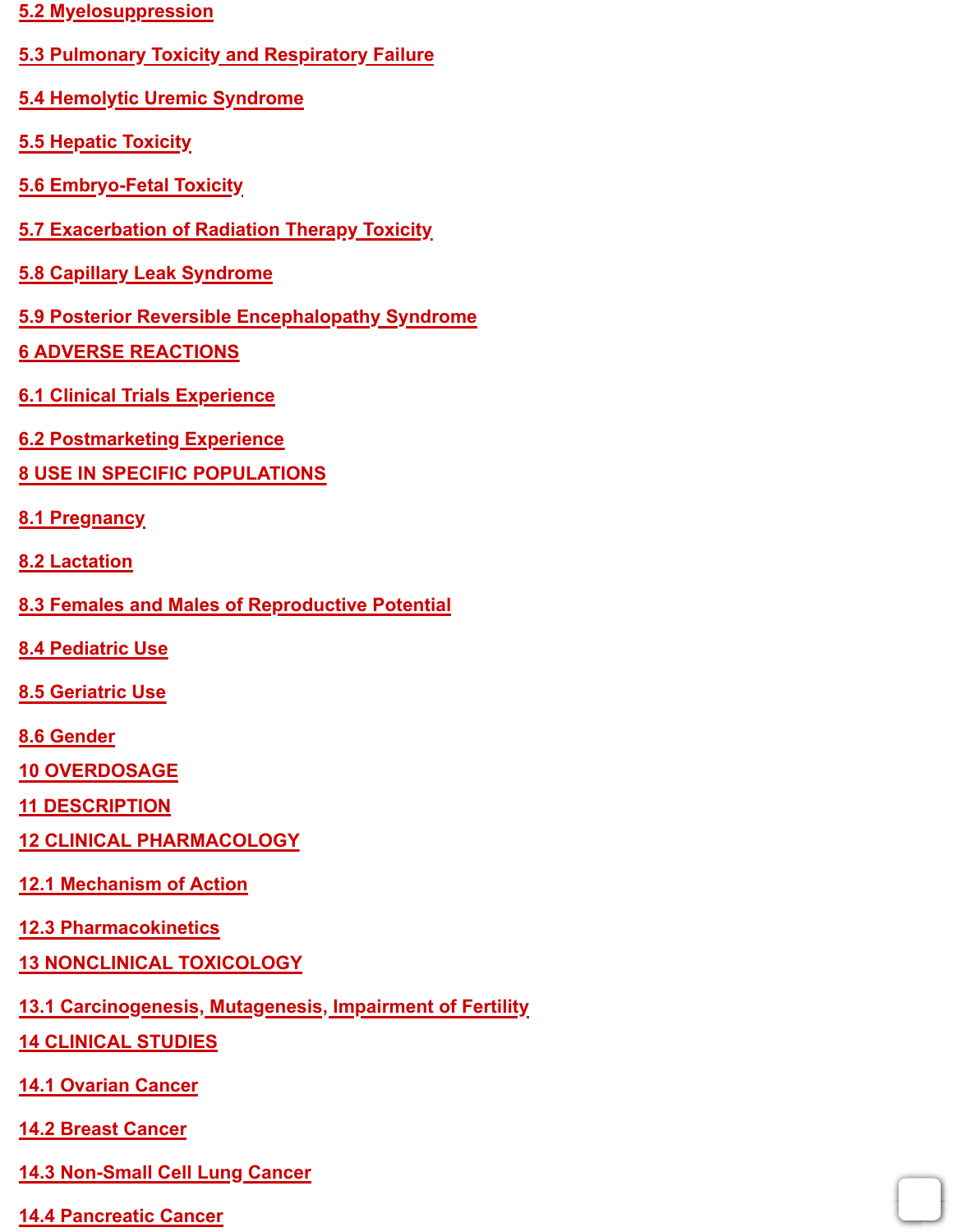#### **15 REFERENCES**

# **16 HOW SUPPLIED/STORAGE AND HANDLING**

# **17 PATIENT COUNSELING INFORMATION**

 $*$  Sections or subsections omitted from the full prescribing information are not listed.

# Hide

# **- 1 INDICATIONS AND USAGE**

# **1.1 Ovarian Cancer**

GEMZAR<sup>®</sup> in combination with carboplatin is indicated for the treatment of patients with advanced ovarian cancer that has relapsed at least 6 months after completion of platinum-based therapy.

# **1.2 Breast Cancer**

GEMZAR in combination with paclitaxel is indicated for the first-line treatment of patients with metastatic breast cancer after failure of prior anthracycline-containing adjuvant chemotherapy, unless anthracyclines were clinically contraindicated.

# **1.3 Non-Small Cell Lung Cancer**

GEMZAR in combination with cisplatin is indicated for the first-line treatment of patients with inoperable, locally advanced (Stage IIIA or IIIB) or metastatic (Stage IV) non-small cell lung cancer (NSCLC).

# **1.4 Pancreatic Cancer**

GEMZAR is indicated as first-line treatment for patients with locally advanced (nonresectable Stage II or Stage III) or metastatic (Stage IV) adenocarcinoma of the pancreas. GEMZAR is indicated for patients previously treated with fluorouracil.

### Hide

# **- 2 DOSAGE AND ADMINISTRATION**

# **2.1 Ovarian Cancer**

# Recommended Dose and Schedule

The recommended dosage of GEMZAR is 1000 mg/m<sup>2</sup> intravenously over 30 minutes on Days 1 and 8 of each 21-day cycle in combination with carboplatin AUC 4 administered intravenously on Day 1 after GEMZAR administration. Refer to carboplatin prescribing information for additional information.

# Dosage Modifications

Recommended GEMZAR dosage modifications for myelosuppression are described in Tables 1 and 2 *[see Warnings and Precautions (5.2)].* Refer to the recommended dosage modifications for non-hematologic adverse reactions *[see Dosage and Administration (2.5)].*

# **Table 1: Recommended Dosage Modifications for GEMZAR for Myelosuppression on Day of Treatment in Ovarian Cancer**

|       | Treatment Day Absolute Neutrophil Count<br>$(x 10^6/L)$ |     | <b>Platelet Count</b><br>$(x 10^6/L)$ | Dosage Modification |
|-------|---------------------------------------------------------|-----|---------------------------------------|---------------------|
| Day 1 | Greater than or equal to<br>1500                        | And | Greater than or equal to<br>100.000   | <b>None</b>         |
|       | Less than 1500                                          | Or  | Less than 100,000                     | Delay Treatment C   |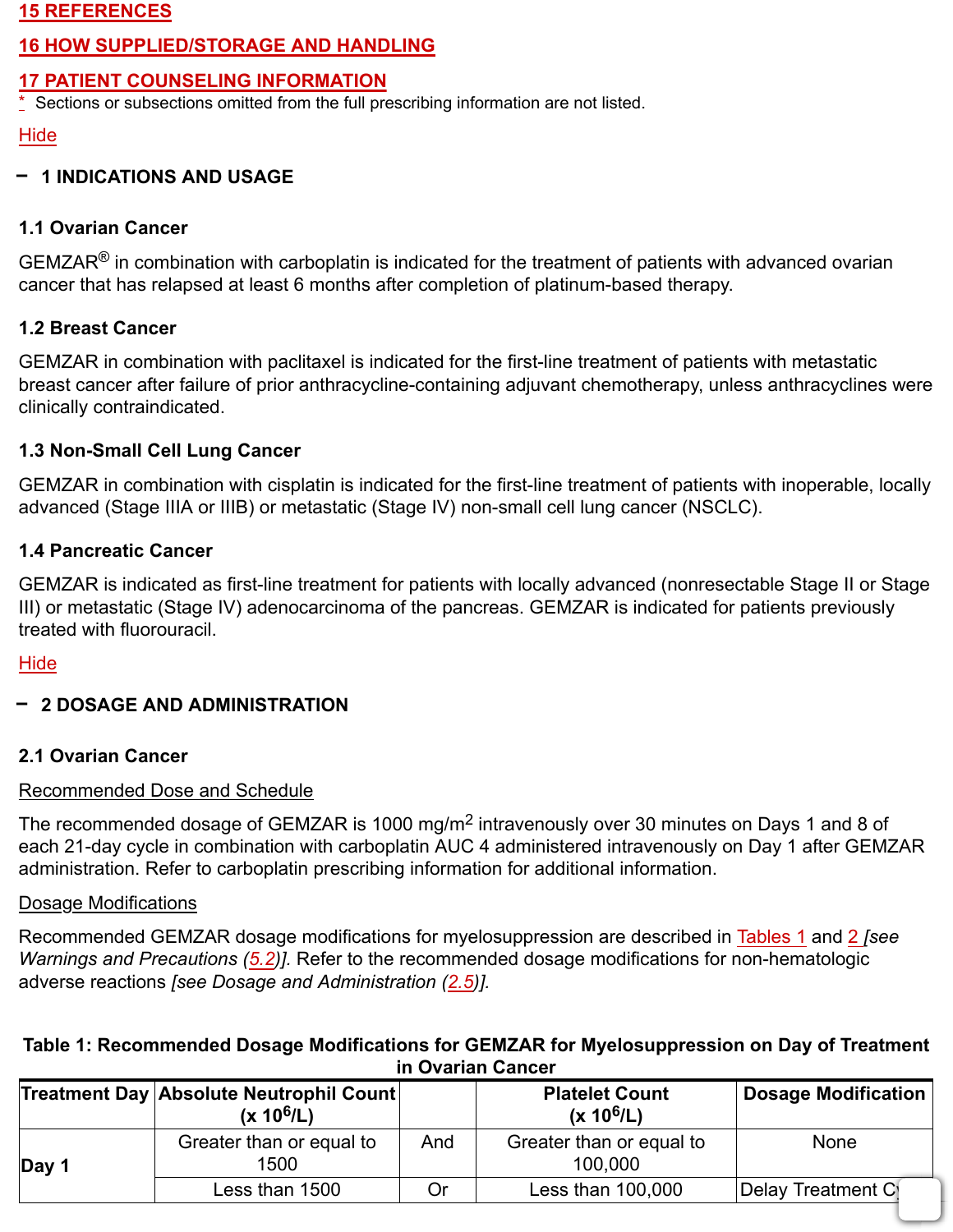| Day 8 | Greater than or equal to<br>1500 | And | Greater than or equal to<br>100,000 | <b>None</b>      |
|-------|----------------------------------|-----|-------------------------------------|------------------|
|       | 1000 to 1499                     | Or  | 75,000 to 99,999                    | 50% of full dose |
|       | Less than 1000                   | Or  | Less than 75,000                    | Hold             |

## **Table 2: Recommended Dosage Modifications for GEMZAR for Myelosuppression in Previous Cycle in Ovarian Cancer**

| <b>Occurrence</b>               | <b>Myelosuppression During Treatment</b><br>Cycle                                                                                                                                                                                                                                                                 | <b>Dosage Modification</b>                                           |
|---------------------------------|-------------------------------------------------------------------------------------------------------------------------------------------------------------------------------------------------------------------------------------------------------------------------------------------------------------------|----------------------------------------------------------------------|
| Initial Occurrence              | • Absolute neutrophil count less than<br>500 x 10 <sup>6</sup> /L for more than 5 days or<br>• Absolute neutrophil count less than<br>100 x 10 $6$ /L for more than 3 days or<br>• Febrile neutropenia or<br>• Platelets less than $25,000x10^6$ /L or<br>• Cycle delay for more than one week<br>due to toxicity | Permanently reduce GEMZAR to<br>$800 \text{ mg/m}^2$ on Days 1 and 8 |
| Subsequent<br><b>Occurrence</b> | If any of the above toxicities occur after<br>the initial dose reduction:                                                                                                                                                                                                                                         | Permanently reduce GEMZAR to<br>800 mg/m <sup>2</sup> on Day 1 only  |

### **2.2 Breast Cancer**

#### Recommended Dose and Schedule

The recommended dosage of GEMZAR is 1250 mg/m<sup>2</sup> intravenously over 30 minutes on Days 1 and 8 of each 21-day cycle in combination with paclitaxel 175 mg/m<sup>2</sup> administered as a 3-hour intravenous infusion on Day 1 before GEMZAR administration. Refer to paclitaxel prescribing information for additional information.

#### Dosage Modifications

Recommended GEMZAR dosage modifications for myelosuppression are described in Table 3 *[see Warnings and Precautions (5.2)].* Refer to the recommended dosage modifications for non-hematologic adverse reactions *[see Dosage and Administration (2.5)]*.

# **Table 3: Recommended Dosage Modifications for GEMZAR for Myelosuppression on Day of Treatment in Breast Cancer**

| <b>Treatment Day</b> | <b>Absolute Neutrophil Count</b><br>$(x 10^6/L)$ |           | <b>Platelet Count</b><br>$(x 10^6/L)$ | Dosage Modification |
|----------------------|--------------------------------------------------|-----------|---------------------------------------|---------------------|
| Day 1                | Greater than or equal to 1500<br>And             |           | Greater than or equal to<br>100,000   | <b>None</b>         |
|                      | Less than 1500                                   | <b>Or</b> | Less than 100,000                     | Hold                |
|                      | Greater than or equal to 1200                    | And       | Greater than 75,000                   | <b>None</b>         |
| Day 8                | 1000 to 1199                                     | <b>Or</b> | 50,000 to 75,000                      | 75% of full dose    |
|                      | 700 to 999<br>And                                |           | Greater than or equal to<br>50,000    | 50% of full dose    |
|                      | Less than 700                                    | Or        | Less than 50,000                      | Hold                |

#### **2.3 Non-Small Cell Lung Cancer**

Recommended Dose and Schedule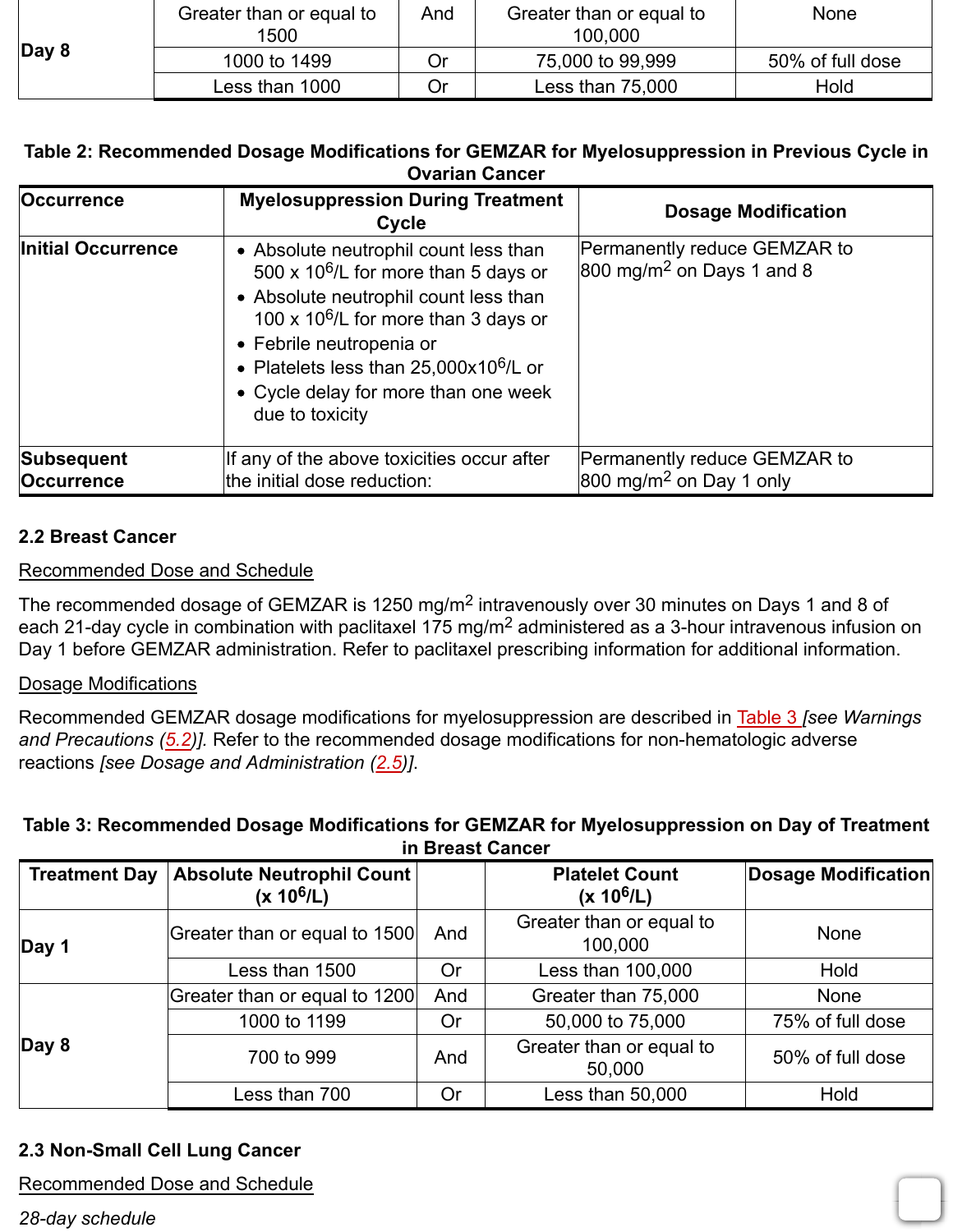The recommended dosage of GEMZAR is 1000 mg/m<sup>2</sup> intravenously over 30 minutes on Days 1, 8, and 15 of each 28-day cycle in combination with cisplatin 100 mg/m<sup>2</sup> administered intravenously on Day 1 after GEMZAR administration.

### *21-day schedule*

The recommended dosage of GEMZAR is 1250 mg/m<sup>2</sup> intravenously over 30 minutes on Days 1 and 8 of each 21-day cycle in combination with cisplatin 100 mg/m<sup>2</sup> administered intravenously on Day 1 after GEMZAR administration.

Refer to cisplatin prescribing information for additional information.

### Dosage Modifications

Recommended dosage modifications for GEMZAR myelosuppression are described in Table 4 *[see Warnings and Precautions (5.2)].* Refer to the recommended dosage modifications for non-hematologic adverse reactions *[see Dosage and Administration (2.5)]*.

## **2.4 Pancreatic Cancer**

## Recommended Dose and Schedule

The recommended dosage of GEMZAR is 1000 mg/m<sup>2</sup> intravenously over 30 minutes. The recommended treatment schedule is as follows:

- Weeks 1 to 8: weekly dosing for the first 7 weeks followed by one week rest.
- After week 8: weekly dosing on Days 1, 8, and 15 of each 28-day cycle.

#### Dosage Modifications

Recommended dosage modifications for GEMZAR for myelosuppression are described in Table 4 *[see Warnings and Precautions (5.2)].* Refer to the recommended dosage modifications for non-hematologic adverse reactions *[see Dosage and Administration (2.5)]*.

#### **Table 4: Recommended Dosage Modifications for GEMZAR for Myelosuppression in Pancreatic Cancer and Non-Small Cell Lung Cancer**

| <b>Absolute Neutrophil Count</b><br>$(x 10^6/L)$ |     | <b>Platelet Count</b><br>$(x 10^6/L)$ | <b>Dosage Modification</b> |
|--------------------------------------------------|-----|---------------------------------------|----------------------------|
| Greater than or equal to 1000                    | And | Greater than or equal to 100,000      | <b>None</b>                |
| 500 to 999                                       | Or  | 50,000 to 99,999                      | 75% of full dose           |
| Less than 500                                    | Or  | Less than $50,000$                    | <b>Hold</b>                |

## **2.5 Dosage Modifications for Non-Hematologic Adverse Reactions**

Permanently discontinue GEMZAR for any of the following:

- Unexplained dyspnea or evidence of severe pulmonary toxicity *[see Warnings and Precautions (5.3)]*
- Hemolytic uremic syndrome (HUS) or severe renal impairment *[see Warnings and Precautions (5.4)]*
- Severe hepatic toxicity *[see Warnings and Precautions (5.5)]*
- Capillary leak syndrome (CLS) *[see Warnings and Precautions (5.8)]*
- Posterior reversible encephalopathy syndrome (PRES) *[see Warnings and Precautions (5.9)]*

Withhold GEMZAR or reduce dose by 50% for other Grade 3 or 4 non-hematological adverse reactions until resolved. No dose modifications are recommended for alopecia, nausea, or vomiting.

## **2.6 Preparation**

- GEMZAR vials contain no antimicrobial preservatives and are intended for single use only.
- GEMZAR is a cytotoxic drug. Follow applicable special handling and disposal procedures.<sup>1</sup>
- Exercise caution and wear gloves when preparing GEMZAR solutions. Immediately wash the skin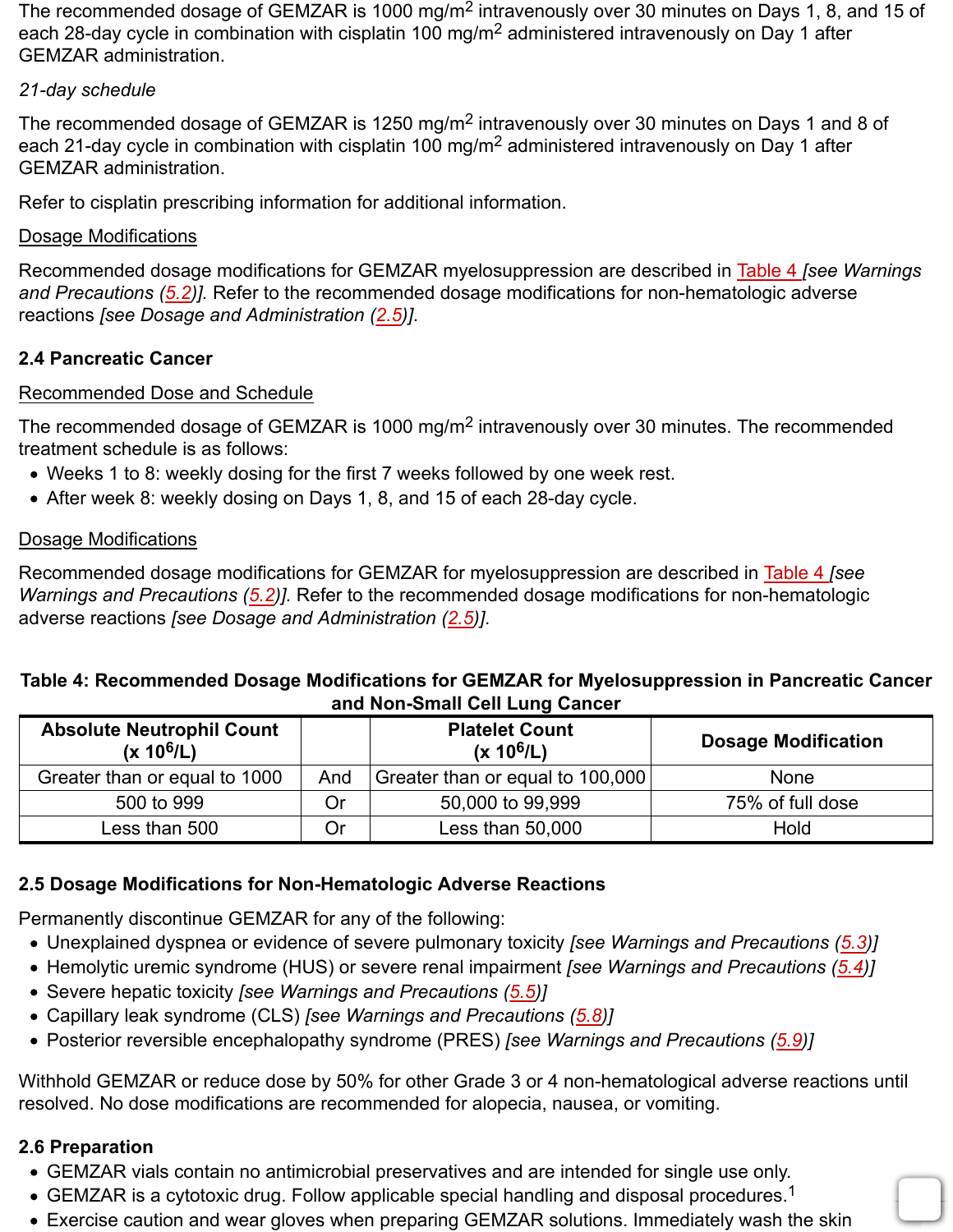thoroughly or rinse the mucosa with copious amounts of water if GEMZAR contacts the skin or mucus membranes. Death has occurred in animal studies due to dermal absorption.

- Reconstitute the 200 mg vial with 5 mL and the 1 g vial with 25 mL of 0.9% Sodium Chloride Injection, USP to yield a GEMZAR concentration of 38 mg/mL. Reconstituted GEMZAR is a clear, colorless to light strawcolored solution.
- Visually inspect reconstituted product for particulate matter and discoloration. Discard if particulate matter or discoloration is observed.
- Withdraw the calculated dose from the vial and discard any unused portion.
- Prior to administration, dilute the reconstituted solution with 0.9% Sodium Chloride Injection, USP to a minimum final concentration of at least 0.1 mg/mL.
- Store GEMZAR solutions (reconstituted and diluted) at controlled room temperature of 20°C to 25°C (68°F to 77°F). Do not refrigerate as crystallization can occur. Discard GEMZAR solutions if not used within 24 hours after reconstitution.
- No incompatibilities have been observed with infusion bottles or polyvinyl chloride bags and administration sets.

## Hide

# **- 3 DOSAGE FORMS AND STRENGTHS**

For injection: 200 mg gemcitabine or 1 g gemcitabine as a sterile white to off-white lyophilized powder in a single-dose vial for reconstitution.

## Hide

## **- 4 CONTRAINDICATIONS**

GEMZAR is contraindicated in patients with a known hypersensitivity to gemcitabine. Reactions include anaphylaxis *[see Adverse Reactions (6.1)]*.

## **Hide**

## **- 5 WARNINGS AND PRECAUTIONS**

### **5.1 Schedule-Dependent Toxicity**

In clinical trials evaluating the maximum tolerated dose of GEMZAR, prolongation of the infusion time beyond 60 minutes or more frequent than weekly dosing resulted in an increased incidence of clinically significant hypotension, severe flu-like symptoms, myelosuppression, and asthenia. The half-life of GEMZAR is influenced by the length of the infusion *[see Clinical Pharmacology (12.3)]*. Refer to the recommended GEMZAR dosage *[see Dosage and Administration (2.1, 2.2, 2.3, 2.4)]*.

## **5.2 Myelosuppression**

Myelosuppression manifested by neutropenia, thrombocytopenia, and anemia occurs with GEMZAR as a single agent and the risks are increased when GEMZAR is combined with other cytotoxic drugs. In clinical trials, Grade 3-4 neutropenia, anemia, and thrombocytopenia occurred in 25%, 8%, and 5%, respectively of the 979 patients who received single agent GEMZAR. The frequencies of Grade 3-4 neutropenia, anemia, and thrombocytopenia varied from 48% to 71%, 8% to 28%, and 5% to 55%, respectively, in patients receiving GEMZAR in combination with another drug *[see Adverse Reactions (6.1)]*.

Prior to each dose of GEMZAR, obtain a complete blood count (CBC) with a differential and a platelet count. Modify the dosage as recommended *[see Dosage and Administration (2.1, 2.2, 2.3, 2.4)]*.

## **5.3 Pulmonary Toxicity and Respiratory Failure**

Pulmonary toxicity, including interstitial pneumonitis, pulmonary fibrosis, pulmonary edema, and adult respiratory distress syndrome (ARDS), has been reported. In some cases, these pulmonary events can lead to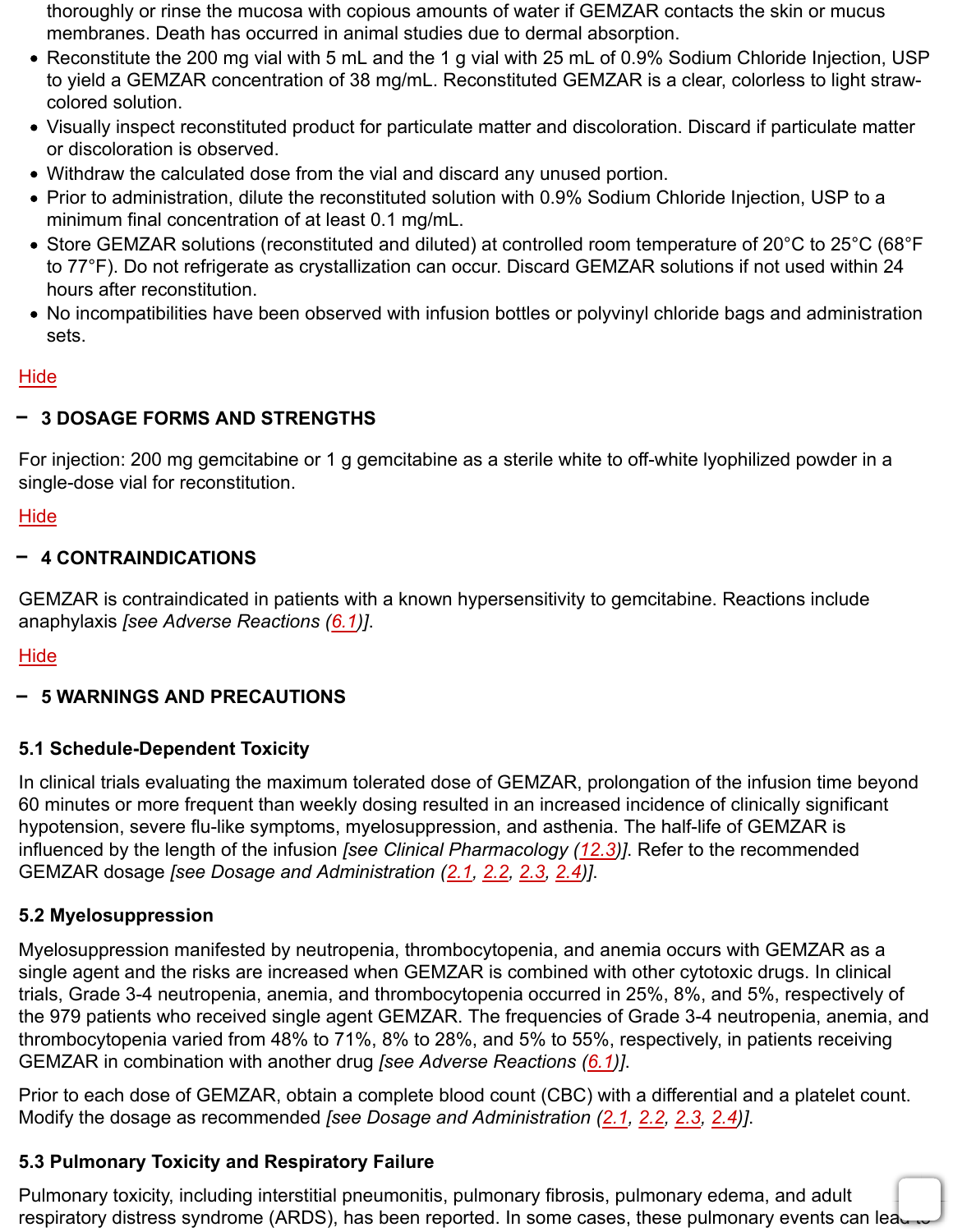fatal respiratory failure despite the discontinuation of therapy. The onset of pulmonary symptoms may occur up to 2 weeks after the last dose of GEMZAR *[see Adverse Reactions (6.1, 6.2)]*.

Permanently discontinue GEMZAR in patients who develop unexplained dyspnea, with or without bronchospasm, or evidence of severe pulmonary toxicity.

# **5.4 Hemolytic Uremic Syndrome**

Hemolytic uremic syndrome (HUS), including fatalities from renal failure or the requirement for dialysis, can occur with GEMZAR. In clinical trials, HUS occurred in 0.25% of 2429 patients. Most fatal cases of renal failure were due to HUS *[see Adverse Reactions (6.1)]*. Serious cases of thrombotic microangiopathy other than HUS have been reported with GEMZAR *[see Adverse Reactions (6.2)]*.

Assess renal function prior to initiation of GEMZAR and periodically during treatment. Consider the diagnosis of HUS in patients who develop anemia with evidence of microangiopathic hemolysis; increased bilirubin or LDH; reticulocytosis; severe thrombocytopenia; or renal failure (increased serum creatinine or BUN). Permanently discontinue GEMZAR in patients with HUS or severe renal impairment. Renal failure may not be reversible even with the discontinuation of therapy.

# **5.5 Hepatic Toxicity**

Drug-induced liver injury, including liver failure and death, has been reported in patients receiving GEMZAR alone or with other potentially hepatotoxic drugs *[see Adverse Reactions (6.1, 6.2)]*. Administration of GEMZAR in patients with concurrent liver metastases or a pre-existing medical history of hepatitis, alcoholism, or liver cirrhosis can lead to exacerbation of the underlying hepatic insufficiency. Assess hepatic function prior to initiation of GEMZAR and periodically during treatment. Permanently discontinue GEMZAR in patients who develop severe hepatic toxicity.

## **5.6 Embryo-Fetal Toxicity**

Based on animal data and its mechanism of action, GEMZAR can cause fetal harm when administered to a pregnant woman. Gemcitabine was teratogenic, embryotoxic, and fetotoxic in mice and rabbits.

Advise pregnant women of the potential risk to a fetus. Advise females of reproductive potential to use effective contraception during treatment with GEMZAR and for 6 months after the final dose. Advise male patients with female partners of reproductive potential to use effective contraception during treatment with GEMZAR and for 3 months following the final dose *[see Use in Specific Populations (8.1, 8.3)]*.

## **5.7 Exacerbation of Radiation Therapy Toxicity**

GEMZAR is not recommended for use in combination with radiation therapy.

## Concurrent (given together or ≤7 days apart)

Life-threatening mucositis, especially esophagitis and pneumonitis occurred in a trial in which GEMZAR was administered at a dose of 1000 mg/m<sup>2</sup> to patients with non-small cell lung cancer for up to 6 consecutive weeks concurrently with thoracic radiation.

## Non-concurrent (given >7 days apart)

Excessive toxicity has not been observed when GEMZAR is administered more than 7 days before or after radiation. Radiation recall has been reported in patients who received GEMZAR after prior radiation.

## **5.8 Capillary Leak Syndrome**

Capillary leak syndrome (CLS) with severe consequences has been reported in patients receiving GEMZAR as a single agent or in combination with other chemotherapeutic agents *[see Adverse Reactions (6.2)]*. Permanently discontinue GEMZAR if CLS develops during therapy.

## **5.9 Posterior Reversible Encephalopathy Syndrome**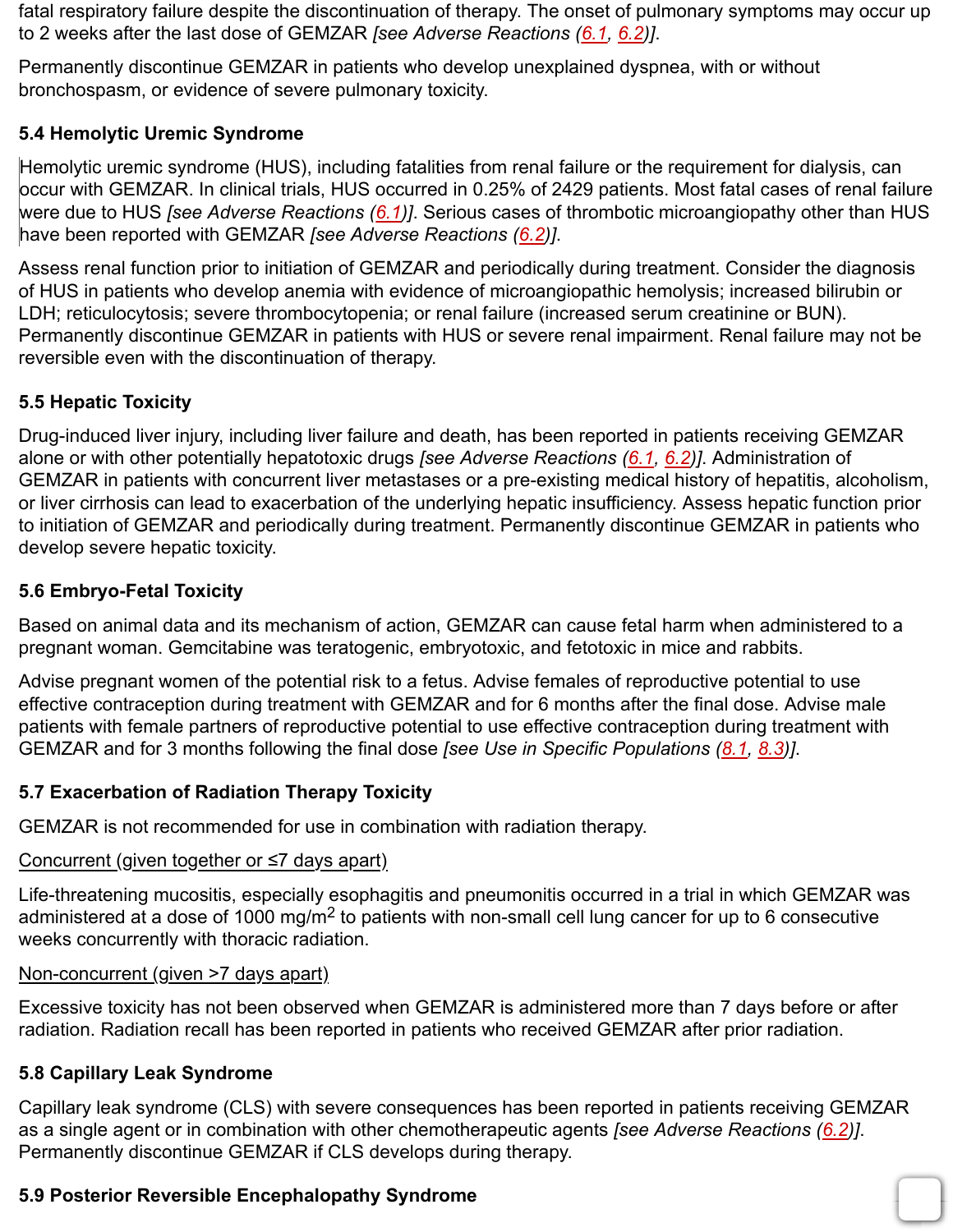Posterior reversible encephalopathy syndrome (PRES) has been reported in patients receiving GEMZAR as a single agent or in combination with other chemotherapeutic agents *[see Adverse Reactions (6.2)]*. PRES can present with headache, seizure, lethargy, hypertension, confusion, blindness, and other visual and neurologic disturbances. Confirm the diagnosis of PRES with magnetic resonance imaging (MRI). Permanently discontinue GEMZAR if PRES develops during therapy.

# **Hide**

# **- 6 ADVERSE REACTIONS**

The following clinically significant adverse reactions are described elsewhere in the labeling:

- Hypersensitivity *[see Contraindications (4)]*
- Schedule-Dependent Toxicity *[see Warnings and Precautions (5.1)]*
- Myelosuppression *[see Warnings and Precautions (5.2)]*
- Pulmonary Toxicity and Respiratory Failure *[see Warnings and Precautions (5.3)]*
- Hemolytic Uremic Syndrome *[see Warnings and Precautions (5.4)]*
- Hepatic Toxicity *[see Warnings and Precautions (5.5)]*
- Exacerbation of Radiation Therapy Toxicity *[see Warnings and Precautions (5.7)]*
- Capillary Leak Syndrome *[see Warnings and Precautions (5.8)]*
- Posterior Reversible Encephalopathy Syndrome *[see Warnings and Precautions (5.9)]*

# **6.1 Clinical Trials Experience**

Because clinical trials are conducted under widely varying conditions, adverse reaction rates observed in the clinical trials of a drug cannot be directly compared to rates in the clinical trials of another drug and may not reflect the rates observed in practice.

## Single Agent

The data described below reflect exposure to GEMZAR as a single agent administered at doses between 800 mg/m<sup>2</sup> to 1250 mg/m<sup>2</sup> intravenously over 30 minutes once weekly in 979 patients with various malignancies. The most common (≥20%) adverse reactions of single agent GEMZAR are nausea/vomiting, anemia, increased alanine aminotransferase (ALT), increased aspartate aminotransferase (AST), neutropenia, increased alkaline phosphatase, proteinuria, fever, hematuria, rash, thrombocytopenia, dyspnea, and edema. The most common (≥5%) Grade 3 or 4 adverse reactions were neutropenia, nausea/vomiting, increased ALT, increased alkaline phosphatase, anemia, increased AST, and thrombocytopenia. Approximately 10% of the 979 patients discontinued GEMZAR due to adverse reactions. Adverse reactions resulting in discontinuation of GEMZAR in 2% of 979 patients were cardiovascular adverse reactions (myocardial infarction, cerebrovascular accident, arrhythmia, and hypertension) and adverse reactions resulting in discontinuation of GEMZAR in <1% of 979 patients were anemia, thrombocytopenia, hepatic dysfunction, renal dysfunction, nausea/vomiting, fever, rash, dyspnea, hemorrhage, infection, stomatitis, somnolence, flu-like syndrome, and edema.

Tables 5 and 6 present the incidence of selected adverse reactions and laboratory abnormalities reported in patients with various malignancies receiving single agent GEMZAR across 5 clinical trials. Additional clinically significant adverse reactions are provided following Table 6.

#### **Table 5: Selected Adverse Reactions Occurring in ≥10% of Patients Receiving Single Agent GEMZAR a c**

|                                      |                   | <b>GEMZAR<sup>c</sup></b> |         |  |  |  |
|--------------------------------------|-------------------|---------------------------|---------|--|--|--|
| <b>Adverse Reactions<sup>b</sup></b> | <b>All Grades</b> | Grade 3                   | Grade 4 |  |  |  |
|                                      | (%)               | (9/0)                     | (9/0)   |  |  |  |
| Nausea and Vomiting                  | 69                |                           |         |  |  |  |

<sup>a</sup> Grade based on criteria from the World Health Organization (WHO).

<sup>b</sup> For approximately 60% of patients, non-laboratory adverse reactions were graded only if assessed to be possibly drugrelated.

 $\textdegree$  N=699-974; all patients with laboratory or non-laboratory data.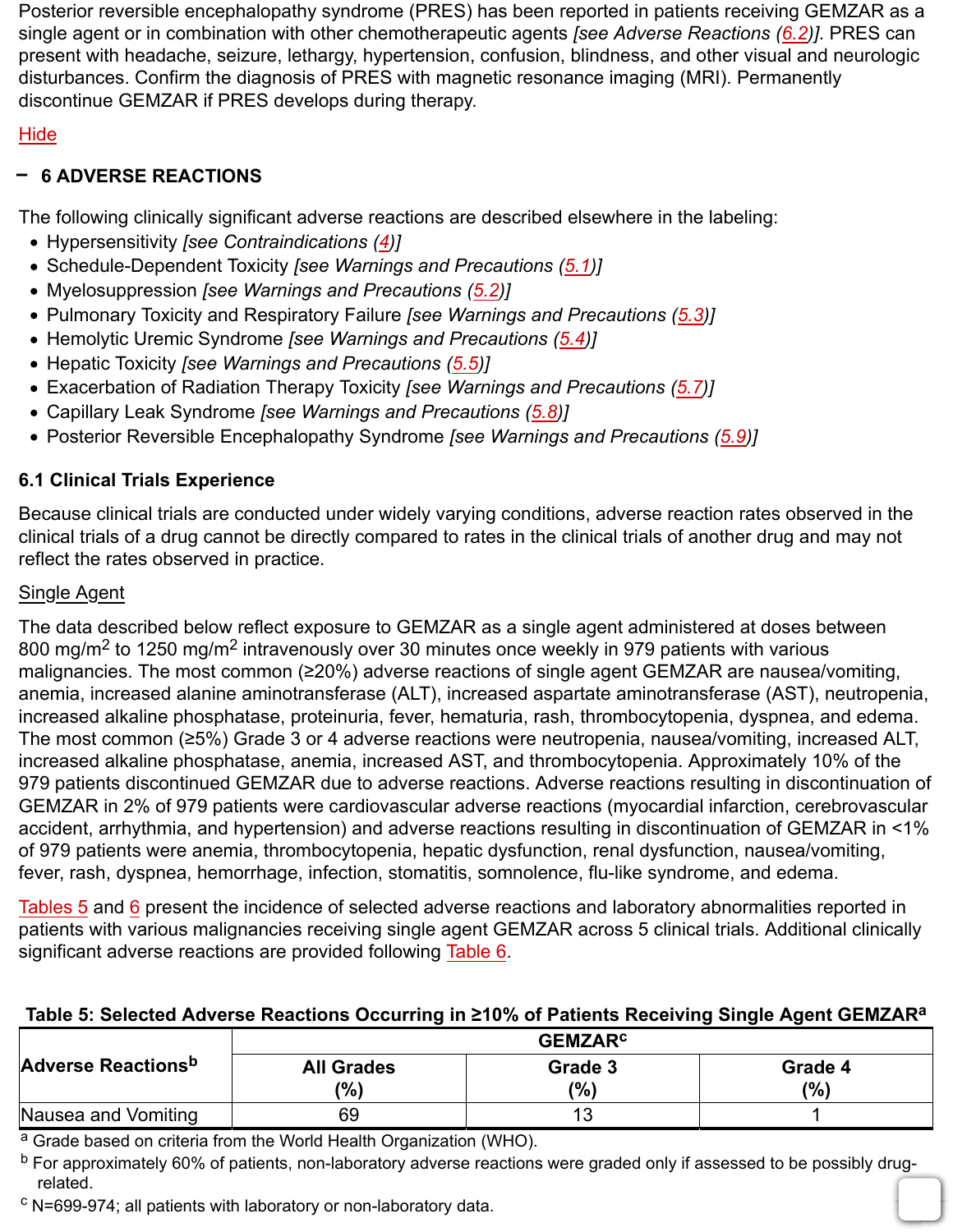| Fever        | 4 <sup>′</sup> |  |
|--------------|----------------|--|
| Rash         | 30             |  |
| Dyspnea      | 23             |  |
| Diarrhea     | 19             |  |
| Hemorrhage   |                |  |
| Infection    | 16             |  |
| Alopecia     | 15             |  |
| Stomatitis   |                |  |
| Somnolence   |                |  |
| Paresthesias | 10             |  |

<sup>a</sup> Grade based on criteria from the World Health Organization (WHO).

<sup>b</sup> For approximately 60% of patients, non-laboratory adverse reactions were graded only if assessed to be possibly drugrelated.

 $\textdegree$  N=699-974; all patients with laboratory or non-laboratory data.

#### **Table 6: Selected Laboratory Abnormalities Occurring in Patients Receiving Single Agent GEMZAR a**

|                                       | <b>GEMZAR<sup>c</sup></b> |                |                |  |  |  |  |
|---------------------------------------|---------------------------|----------------|----------------|--|--|--|--|
| Laboratory Abnormality <sup>b</sup>   | <b>All Grades</b><br>(%)  | Grade 3<br>(%) | Grade 4<br>(%) |  |  |  |  |
| Hematologic                           |                           |                |                |  |  |  |  |
| Anemia                                | 68                        | $\overline{7}$ |                |  |  |  |  |
| Neutropenia                           | 63                        | 19             | 6              |  |  |  |  |
| Thrombocytopenia                      | 24                        | 4              |                |  |  |  |  |
| Hepatic                               |                           |                |                |  |  |  |  |
| <b>Increased ALT</b>                  | 68                        | 8              | $\overline{2}$ |  |  |  |  |
| <b>Increased AST</b>                  | 67                        | 6              | $\overline{2}$ |  |  |  |  |
| <b>Increased Alkaline Phosphatase</b> | 55                        | 7              | $\overline{2}$ |  |  |  |  |
| Hyperbilirubinemia                    | 13                        | $\overline{2}$ | $<$ 1          |  |  |  |  |
| Renal                                 |                           |                |                |  |  |  |  |
| Proteinuria                           | 45                        | $<$ 1          | 0              |  |  |  |  |
| Hematuria                             | 35                        | $<$ 1          | 0              |  |  |  |  |
| <b>Increased BUN</b>                  | 16                        | 0              | 0              |  |  |  |  |
| <b>Increased Creatinine</b>           | 8                         | $<$ 1          | 0              |  |  |  |  |

<sup>a</sup> Grade based on criteria from the WHO.

**b** Regardless of causality.

 $\textdegree$  N=699-974; all patients with laboratory or non-laboratory data.

Additional adverse reactions include the following:

- Transfusion requirements: Red blood cell transfusions (19%); platelet transfusions (<1%)
- Edema: Edema (13%), peripheral edema (20%), generalized edema (<1%)
- Flu-like symptoms: Fever, asthenia, anorexia, headache, cough, chills, myalgia, asthenia insomnia, rhinitis, sweating and/or malaise (19%)
- Infection: Sepsis (<1%)
- Extravasation: Injection-site reactions (4%)
- Allergic: Bronchospasm (<2%); anaphylactoid reactions

#### Ovarian Cancer

Tables 7 and 8 present the incidence of selected adverse reactions and laboratory abnormalities, occurring ≥10% of GEMZAR-treated patients and at a higher incidence in the GEMZAR with carboplatin arm, reporte.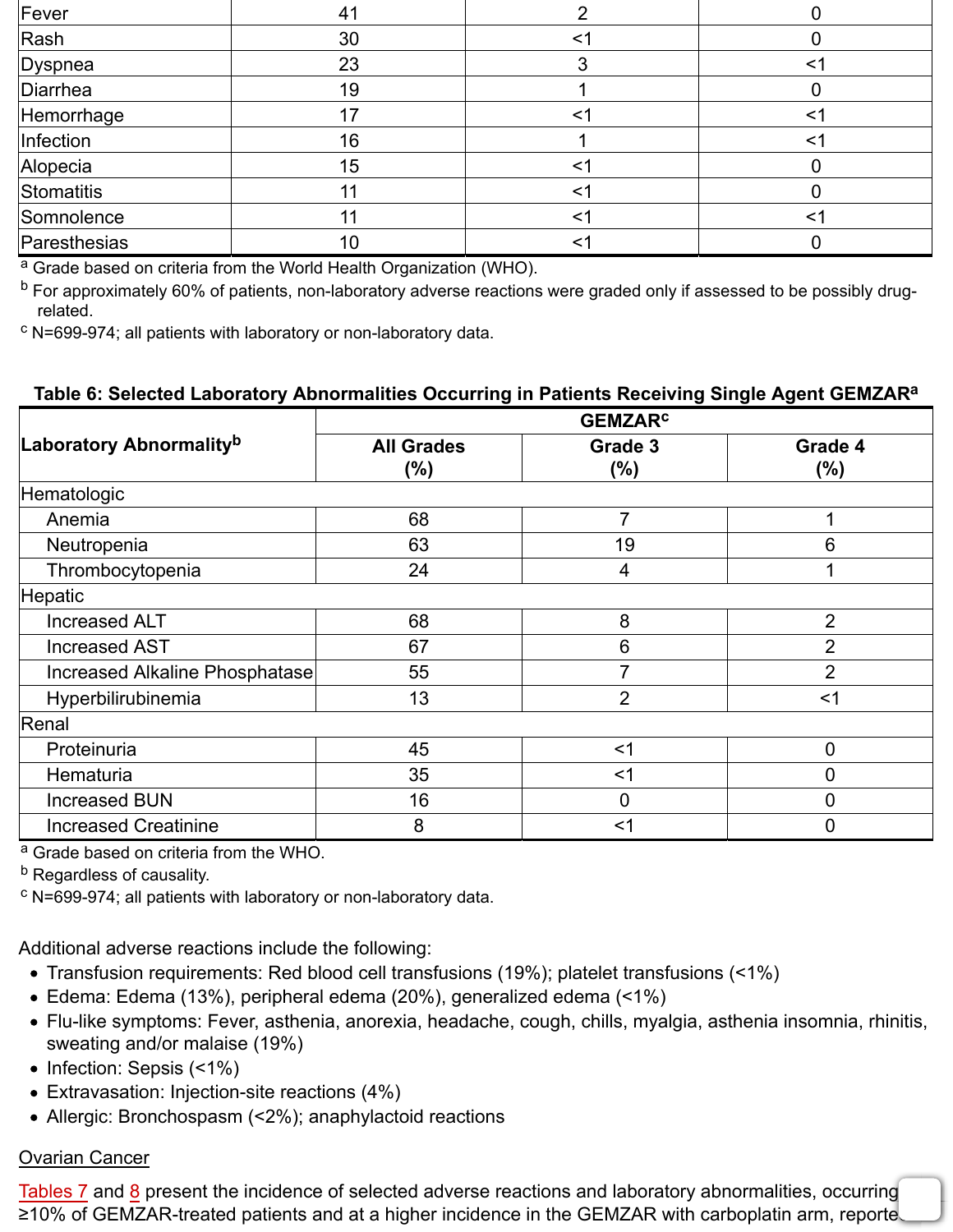a randomized trial (Study 1) of GEMZAR with carboplatin (n=175) compared to carboplatin alone (n=174) for the second-line treatment of ovarian cancer in women with disease that had relapsed more than 6 months following first-line platinum-based chemotherapy *[see Clinical Studies (14.1)]*. Additional clinically significant adverse reactions, occurring in <10% of patients, are provided following Table 8.

The proportion of patients with dose adjustments for carboplatin (1.8% versus 3.8%), doses of carboplatin omitted (0.2% versus 0) and discontinuing treatment for adverse reactions (11% versus 10%), were similar between arms. Dose adjustment for GEMZAR occurred in 10% of patients and GEMZAR dose was omitted in 14% of patients in the GEMZAR/carboplatin arm.

#### **Table 7: Adverse Reactions Occurring in >10% of Patients Receiving Gemcitabine with Carboplatin and at Higher Incidence than in Patients Receiving Single Agent Carboplatin [Between Arm Difference of ≥5% (All Grades) or ≥2% (Grades 3-4)] in Study 1 a**

|                                       |                          | <b>GEMZAR/Carboplatin</b><br>$(N=175)$ |                | Carboplatin<br>$(N=174)$ |                |                |
|---------------------------------------|--------------------------|----------------------------------------|----------------|--------------------------|----------------|----------------|
| <b>Adverse Reactions</b> <sup>b</sup> | <b>All Grades</b><br>(%) | Grade 3<br>(%)                         | Grade 4<br>(%) | <b>All Grades</b><br>(%) | Grade 3<br>(%) | Grade 4<br>(%) |
| Nausea                                | 69                       | 6                                      | 0              | 61                       |                |                |
| Alopecia                              | 49                       | 0                                      | 0              | 17                       |                |                |
| Vomiting                              | 46                       | 6                                      | 0              | 36                       | ົ              | <1             |
| Constipation                          | 42                       | 6                                      |                | 37                       |                |                |
| Fatigue                               | 40                       | 3                                      | <1             | 32                       | 5              |                |
| Diarrhea                              | 25                       | 3                                      | 0              | 14                       | <′             |                |
| Stomatitis/Pharyngitis                | 22                       | <1                                     | 0              | 13                       |                |                |

<sup>a</sup> Grade based on National Cancer Institute CTC Version 2.0.

**b** Regardless of causality.

#### **Table 8: Laboratory Abnormalities Occurring in Patients Receiving Gemcitabine with Carboplatin and at Higher Incidence than in Patients Receiving Single Agent Carboplatin [Between Arm Difference of ≥5% (All Grades) or ≥2% (Grades 3-4)] in Study 1 a**

|                                     |                          | <b>GEMZAR/Carboplatin</b><br>$(N=175)$ |                | Carboplatin<br>$(N=174)$ |                          |                |
|-------------------------------------|--------------------------|----------------------------------------|----------------|--------------------------|--------------------------|----------------|
| Laboratory Abnormality <sup>b</sup> | <b>All Grades</b><br>(%) | Grade 3<br>(%)                         | Grade 4<br>(%) | <b>All Grades</b><br>(%) | Grade 3<br>(%)           | Grade 4<br>(%) |
| Hematologic                         |                          |                                        |                |                          |                          |                |
| Neutropenia                         | 90                       | 42                                     | 29             | 58                       | 11                       |                |
| Anemia                              | 86                       | 22                                     | 6              | 75                       | 9                        | 2              |
| Thrombocytopenia                    | 78                       | 30                                     | 5              | 57                       | 10                       |                |
| RBC Transfusions <sup>c</sup>       | 38                       | ۰                                      |                | 15                       | $\overline{\phantom{0}}$ |                |
| Platelet Transfusions <sup>c</sup>  | 9                        |                                        |                | ◠                        |                          |                |

<sup>a</sup> Grade based on National Cancer Institute CTC Version 2.0.

**b** Regardless of causality.

<sup>c</sup> Percent of patients receiving transfusions. Transfusions are not CTC-graded events. Blood transfusions included both packed red blood cells and whole blood.

Hematopoietic growth factors were administered more frequently in the GEMZAR-containing arm: leukocyte growth factor (24% and 10%) and erythropoiesis-stimulating agent (7% and 3.9%).

The following clinically relevant Grade 3 and 4 adverse reactions occurred more frequently in the GEMZAR with carboplatin arm: dyspnea (3.4% versus 2.9%), febrile neutropenia (1.1% versus 0), hemorrhagic event (2.3% versus 1.1 %), motor neuropathy (1.1% versus 0.6%), and rash/desquamation (0.6% versus 0).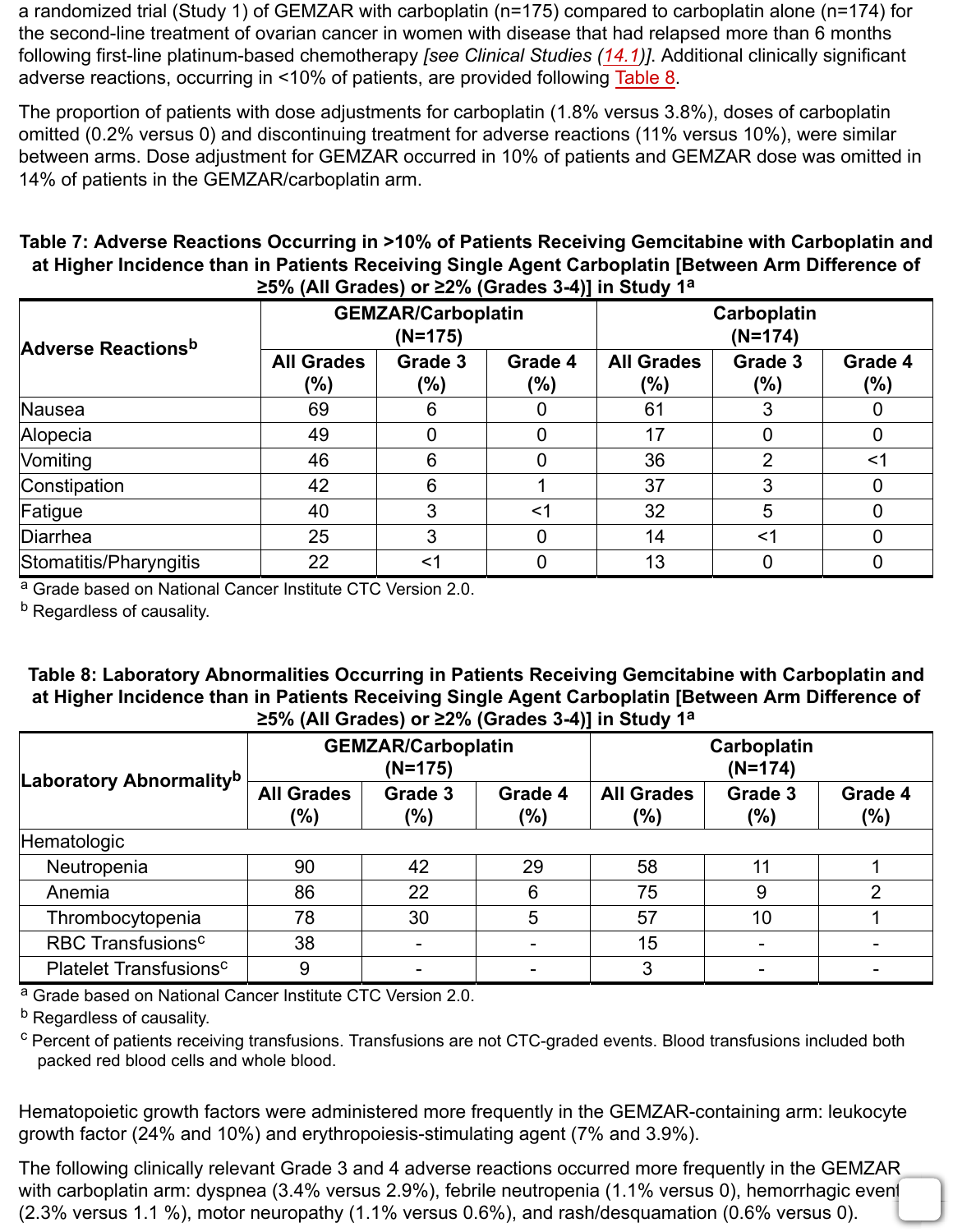#### Breast Cancer

Tables 9 and 10 present the incidence of selected adverse reactions and laboratory abnormalities, occurring in ≥10% of GEMZAR-treated patients and at a higher incidence in the GEMZAR with paclitaxel arm, reported in a randomized trial (Study 2) of GEMZAR with paclitaxel (n=262) compared to paclitaxel alone (n=259) for the first-line treatment of metastatic breast cancer (MBC) in women who received anthracycline-containing chemotherapy in the adjuvant/neo-adjuvant setting or for whom anthracyclines were contraindicated *[see Clinical Studies (14.2)]*. Additional clinically significant adverse reactions, occurring in <10% of patients, are provided following Table 10.

The requirement for dose reduction of paclitaxel were higher for patients in the GEMZAR/paclitaxel arm (5% versus 2%). The number of paclitaxel doses omitted (<1%), the proportion of patients discontinuing treatment for adverse reactions (7% versus 5%) and the number of treatment-related deaths (1 patient in each arm) were similar between the two arms.

#### **Table 9: Selected Adverse Reactions Occurring in Patients Receiving Gemcitabine with Paclitaxel and at Higher Incidence than in Patients Receiving Single Agent Paclitaxel [Between Arm Difference of ≥5% (All Grades) or ≥2% (Grades 3-4)] in Study 2 a**

| <b>Adverse Reactions<sup>b</sup></b> | <b>GEMZAR/Paclitaxel</b><br>$(N=262)$ |                |                   | <b>Paclitaxel</b><br>$(N=259)$ |                |                |
|--------------------------------------|---------------------------------------|----------------|-------------------|--------------------------------|----------------|----------------|
|                                      | <b>All Grades</b><br>(%)              | Grade 3<br>(%) | Grade 4<br>$(\%)$ | <b>All Grades</b><br>$(\% )$   | Grade 3<br>(%) | Grade 4<br>(%) |
| Alopecia                             | 90                                    | 14             | 4                 | 92                             | 19             | 3              |
| Neuropathy-Sensory                   | 64                                    | 5              | $<$ 1             | 58                             | 3              | $\overline{0}$ |
| Nausea                               | 50                                    |                | $\Omega$          | 31                             | $\overline{2}$ | $\mathbf 0$    |
| Fatigue                              | 40                                    | 6              | $<$ 1             | 28                             |                | $<$ 1          |
| Vomiting                             | 29                                    | 2              | 0                 | 15                             | $\overline{2}$ | $\mathbf 0$    |
| Diarrhea                             | 20                                    | 3              | 0                 | 13                             | $\overline{2}$ | 0              |
| Anorexia                             | 17                                    | 0              | 0                 | 12                             | $<$ 1          | 0              |
| Neuropathy-Motor                     | 15                                    | $\overline{2}$ | $<$ 1             | 10                             | $<$ 1          | $\mathbf 0$    |
| Stomatitis/Pharyngitis               | 13                                    |                | $<$ 1             | 8                              | $<$ 1          | 0              |
| Fever                                | 13                                    | $<$ 1          | 0                 | 3                              | 0              | 0              |
| Rash/Desquamation                    | 11                                    | $<$ 1          | $<$ 1             | 5                              | 0              | $\mathbf 0$    |
| Febrile Neutropenia                  | 6                                     | 5              | $<$ 1             | $\overline{2}$                 |                | 0              |

<sup>a</sup> Grade based on National Cancer Institute CTC Version 2.0.

<sup>b</sup> Non-laboratory events were graded only if assessed to be possibly drug-related.

#### **Table 10: Selected Laboratory Abnormalities Occurring in >10% of Patients Receiving Gemcitabine with Paclitaxel and at a Higher Incidence than Patients Receiving Single Agent Paclitaxel [Between Arm Difference of ≥5% (All Grades) or ≥2% (Grades 3-4)] in Study 2 a**

| Laboratory Abnormality <sup>b</sup> | <b>GEMZAR/Paclitaxel</b><br>$(N=262)$ |                |                | <b>Paclitaxel</b><br>$(N=259)$      |                |                |
|-------------------------------------|---------------------------------------|----------------|----------------|-------------------------------------|----------------|----------------|
|                                     | <b>All Grades</b><br>$(\% )$          | Grade 3<br>(%) | Grade 4<br>(%) | <b>All Grades</b><br>$\frac{10}{6}$ | Grade 3<br>(%) | Grade 4<br>(%) |
| Hematologic                         |                                       |                |                |                                     |                |                |
| Anemia                              | 69                                    | 6              |                | 51                                  |                | <1             |
| Neutropenia                         | 69                                    | 31             | 17             | 31                                  | 4              |                |
| Thrombocytopenia                    | 26                                    | 5              |                |                                     | <1             | <1             |
| Hepatobiliary                       |                                       |                |                |                                     |                |                |

<sup>a</sup> Grade based on National Cancer Institute CTC Version 2.0.

**b** Regardless of causality.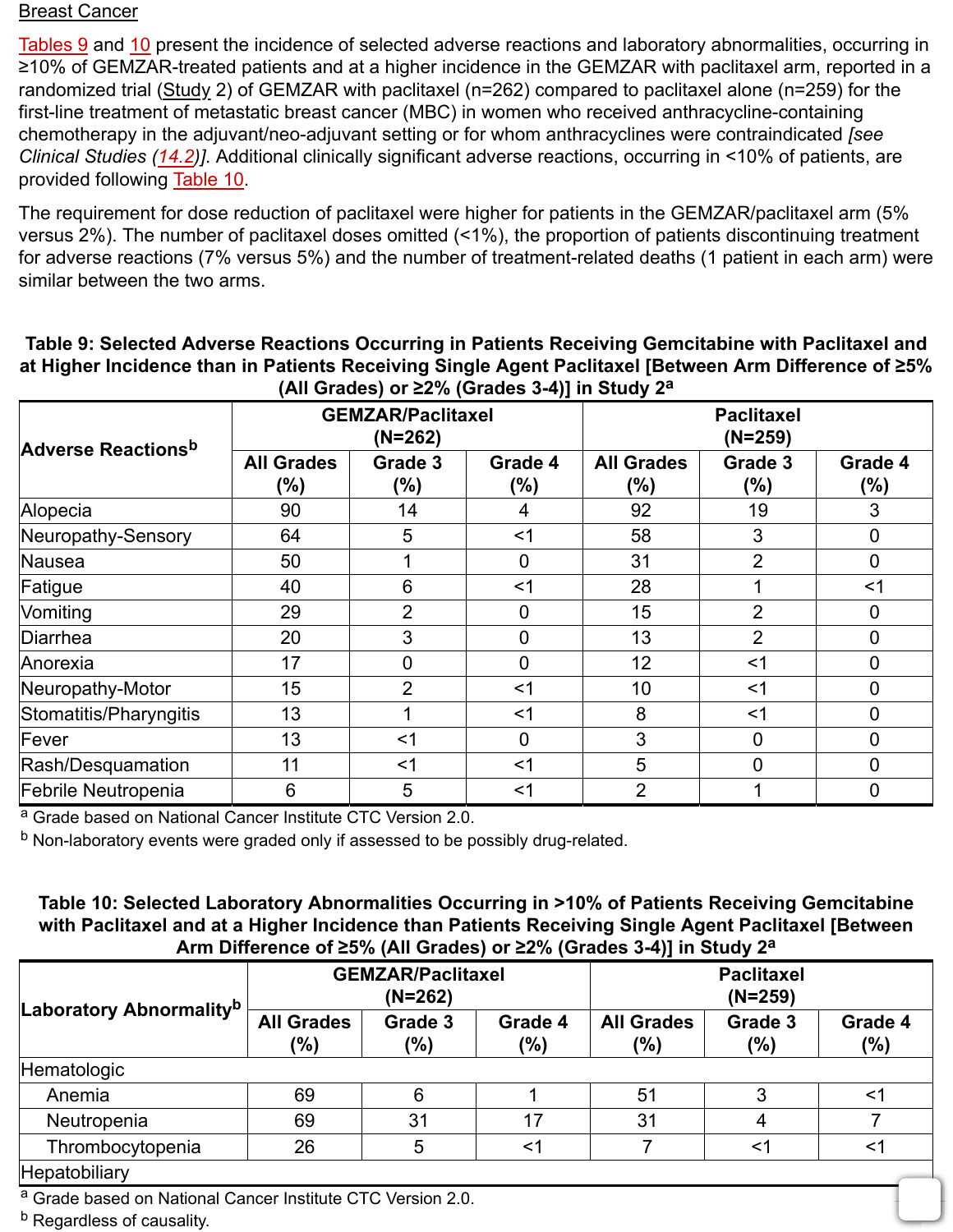| AL]<br>$P^{\text{max}}$<br>'NС<br>، د ،      |  |  |  |
|----------------------------------------------|--|--|--|
| $\cdot$ $\wedge$ $\sim$<br>m<br>. آهي<br>AJ. |  |  |  |

a Grade based on National Cancer Institute CTC Version 2.0.

**b** Regardless of causality.

Clinically relevant Grade 3 or 4 dyspnea occurred with a higher incidence in the GEMZAR with paclitaxel arm compared with the paclitaxel arm (1.9% versus 0).

#### Non-Small Cell Lung Cancer

Tables 11 and 12 present the incidence of selected adverse reactions and laboratory abnormalities occurring in ≥10% of GEMZAR-treated patients and at a higher incidence in the GEMZAR with cisplatin arm, reported in a randomized trial (Study 3) of GEMZAR with cisplatin (n=260) administered in 28-day cycles as compared to cisplatin alone (n=262) in patients receiving first-line treatment for locally advanced or metastatic NSCLC *[see Clinical Studies (14.3)]*.

Patients randomized to GEMZAR with cisplatin received a median of 4 cycles of treatment and those randomized to cisplatin alone received a median of 2 cycles of treatment. In this trial, the requirement for dose adjustments (>90% versus 16%), discontinuation of treatment for adverse reactions (15% versus 8%), and the proportion of patients hospitalized (36% versus 23%) were all higher for patients receiving GEMZAR with cisplatin compared to those receiving cisplatin alone. The incidence of febrile neutropenia (3% versus<1%), sepsis (4% versus 1%), Grade 3 cardiac dysrhythmias (3% versus <1%) were all higher in the GEMZAR with cisplatin arm compared to the cisplatin alone arm. The two-drug combination was more myelosuppressive with 4 (1.5%) possibly treatment-related deaths, including 3 resulting from myelosuppression with infection and one case of renal failure associated with pancytopenia and infection. No deaths due to treatment were reported on the cisplatin arm.

|                                       | <b>GEMZAR/Cisplatin<sup>c</sup></b> |                |                   | Cisplatin <sup>d</sup>   |                   |                   |  |
|---------------------------------------|-------------------------------------|----------------|-------------------|--------------------------|-------------------|-------------------|--|
| <b>Adverse Reactions</b> <sup>b</sup> | <b>Grades</b><br>All<br>(%)         | Grade 3<br>(%) | Grade 4<br>$(\%)$ | <b>All Grades</b><br>(%) | Grade 3<br>$(\%)$ | Grade 4<br>$(\%)$ |  |
| Nausea                                | 93                                  | 25             | $\overline{2}$    | 87                       | 20                | $<$ 1             |  |
| Vomiting                              | 78                                  | 11             | 12                | 71                       | 10                | 9                 |  |
| Alopecia                              | 53                                  |                | 0                 | 33                       | $\boldsymbol{0}$  | $\mathbf 0$       |  |
| Neuro Motor                           | 35                                  | 12             | 0                 | 15                       | 3                 | $\mathbf 0$       |  |
| Diarrhea                              | 24                                  | $\overline{2}$ | $\overline{2}$    | 13                       | 0                 | $\mathbf 0$       |  |
| Neuro Sensory                         | 23                                  |                | 0                 | 18                       |                   | $\mathbf 0$       |  |
| Infection                             | 18                                  | 3              | $\overline{2}$    | 12                       |                   | $\mathbf 0$       |  |
| Fever                                 | 16                                  | $\overline{0}$ | 0                 | 5                        | 0                 | $\mathbf 0$       |  |
| Neuro Cortical                        | 16                                  | 3              |                   | 9                        |                   | $\mathbf 0$       |  |
| Neuro Mood                            | 16                                  |                | 0                 | 10                       |                   | $\mathbf 0$       |  |
| Local                                 | 15                                  | $\overline{0}$ | 0                 | $6\phantom{1}6$          | $\overline{0}$    | $\mathbf 0$       |  |
| Neuro Headache                        | 14                                  | $\overline{0}$ | 0                 | $\overline{7}$           | 0                 | $\mathbf 0$       |  |
| Stomatitis                            | 14                                  |                | 0                 | 5                        | 0                 | $\mathbf 0$       |  |
| Hemorrhage                            | 14                                  |                | 0                 | 4                        | 0                 | $\overline{0}$    |  |
| Hypotension                           | 12                                  |                | 0                 | 7                        |                   | $\overline{0}$    |  |

#### **Table 11: Selected Adverse Reactions Occurring in ≥10% of Patients Receiving Gemcitabine with Cisplatin and at Higher Incidence than in Patients Receiving Single Agent Cisplatin [Between Arm Difference of ≥5% (All Grades) or ≥2% (Grades 3-4)] in Study 3 a**

<sup>a</sup> Grade based on National Cancer Institute Common Toxicity Criteria (CTC).

<sup>b</sup> Non-laboratory events were graded only if assessed to be possibly drug-related.

 $\textdegree$  N=217-253; all GEMZAR/cisplatin patients with laboratory or non-laboratory data

<sup>d</sup> N=213-248; all cisplatin patients with laboratory or non-laboratory data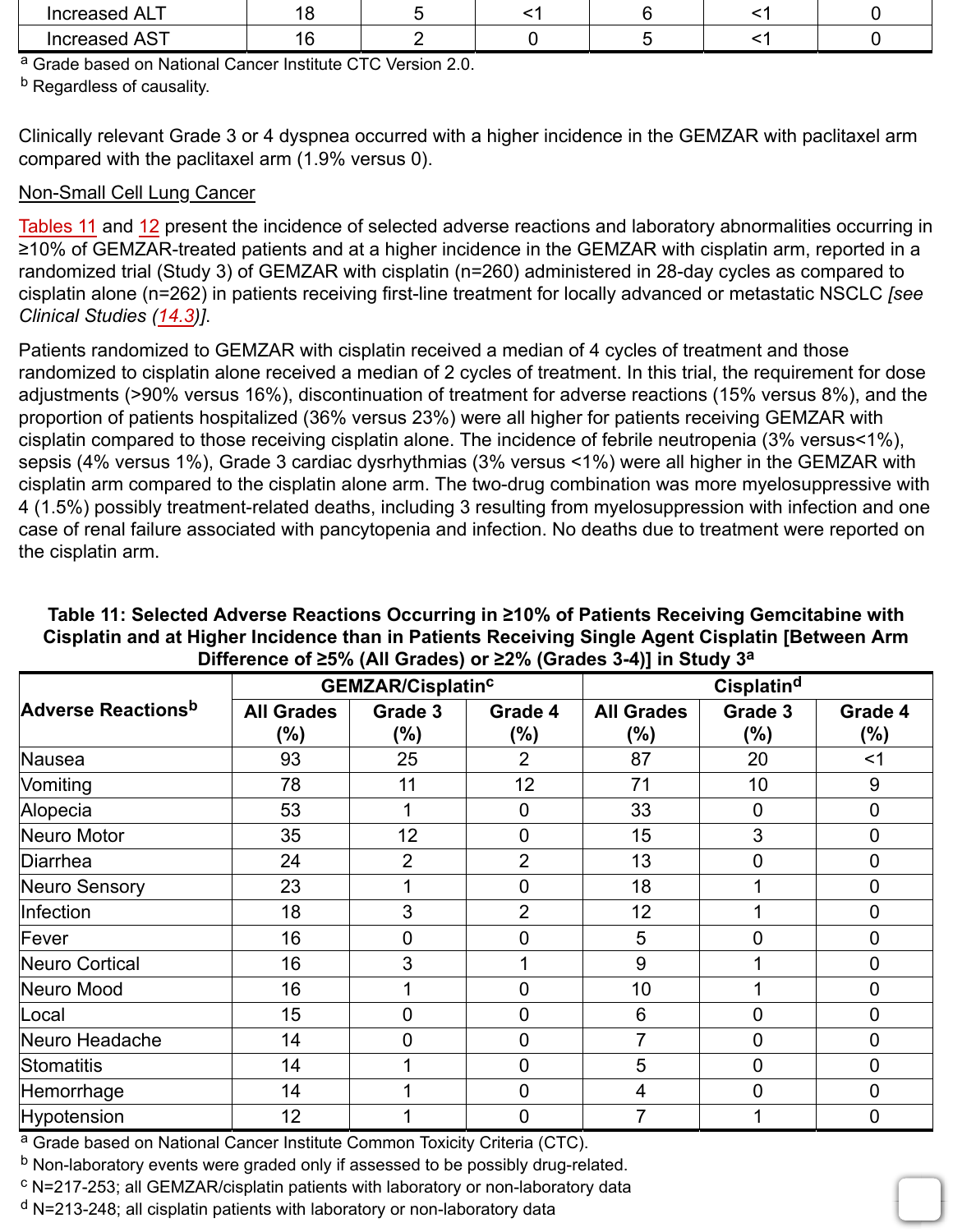| IR |  |  |  |
|----|--|--|--|
|    |  |  |  |

<sup>a</sup> Grade based on National Cancer Institute Common Toxicity Criteria (CTC). <sup>b</sup> Non-laboratory events were graded only if assessed to be possibly drug-related.

 $\textdegree$  N=217-253; all GEMZAR/cisplatin patients with laboratory or non-laboratory data

<sup>d</sup> N=213-248; all cisplatin patients with laboratory or non-laboratory data

#### **Table 12: Selected Laboratory Abnormalities Occurring in >10% of Patients Receiving Gemcitabine with Cisplatin and at Higher Incidence than in Patients Receiving Single Agent Cisplatin [Between Arm Difference of ≥5% (All Grades) or ≥2% (Grades 3-4)] in Study 3 a**

|                                       |                   | <b>GEMZAR/Cisplatin<sup>c</sup></b> |             | Cisplatin <sup>d</sup> |                |                |
|---------------------------------------|-------------------|-------------------------------------|-------------|------------------------|----------------|----------------|
| Laboratory Abnormality <sup>b</sup>   | <b>All Grades</b> | Grade 3                             | Grade 4     | <b>All Grades</b>      | Grade 3        | Grade 4        |
|                                       | $(\%)$            | $(\%)$                              | (%)         | (%)                    | (%)            | $(\%)$         |
| Hematologic                           |                   |                                     |             |                        |                |                |
| Anemia                                | 89                | 22                                  | 3           | 67                     | 6              | $\mathbf 1$    |
| Thrombocytopenia                      | 85                | 25                                  | 25          | 13                     | 3              |                |
| Neutropenia                           | 79                | 22                                  | 35          | 20                     | 3              | 1              |
| Lymphopenia                           | 75                | 25                                  | 18          | 51                     | 12             | 5              |
| RBC Transfusions <sup>e</sup>         | 39                | $\overline{\phantom{a}}$            |             | 13                     | $\blacksquare$ |                |
| <b>Platelet Transfusionse</b>         | 21                | -                                   |             | $<$ 1                  | $\blacksquare$ |                |
| Hepatic                               |                   |                                     |             |                        |                |                |
| <b>Increased Transaminases</b>        | 22                | $\overline{2}$                      | $\mathbf 1$ | 10                     | 1              | 0              |
| <b>Increased Alkaline Phosphatase</b> | 19                | 1                                   | 0           | 13                     | 0              | $\overline{0}$ |
| Renal                                 |                   |                                     |             |                        |                |                |
| <b>Increased Creatinine</b>           | 38                | 4                                   | $<$ 1       | 31                     | $\overline{2}$ | $<$ 1          |
| Proteinuria                           | 23                | 0                                   | 0           | 18                     | 0              | 0              |
| Hematuria                             | 15                | 0                                   | 0           | 13                     | $\overline{0}$ | 0              |
| Other Laboratory                      |                   |                                     |             |                        |                |                |
| Hyperglycemia                         | 30                | 4                                   | 0           | 23                     | 3              | 0              |
| Hypomagnesemia                        | 30                | 4                                   | 3           | 17                     | $\overline{2}$ | 0              |
| Hypocalcemia                          | 18                | $\overline{2}$                      | 0           | 7                      | 0              | $<$ 1          |

<sup>a</sup> Grade based on National Cancer Institute CTC.

**b** Regardless of causality.

 $\textdegree$  N=217-253; all GEMZAR/cisplatin patients with laboratory or non-laboratory data

<sup>d</sup> N=213-248; all cisplatin patients with laboratory or non-laboratory data

<sup>e</sup> Percent of patients receiving transfusions. Percent transfusions are not CTC-graded events.

Tables 13 and 14 present the incidence of selected adverse reactions and laboratory abnormalities occurring in ≥10% of GEMZAR-treated patients and at a higher incidence in the GEMZAR with cisplatin arm, reported in a randomized trial (Study 4) of GEMZAR with cisplatin (n=69) administered in 21-day cycles as compared to etoposide with cisplatin (n=66) in patients receiving first-line treatment for locally advanced or metastatic NSCLC *[see Clinical Studies (14.3)]*. Additional clinically significant adverse reactions are provided following Table 14.

Patients in the GEMZAR/cisplatin (GC) arm received a median of 5 cycles and those in the etoposide/cisplatin (EC) arm received a median of 4 cycles. The majority of patients receiving more than one cycle of treatment required dose adjustments; 81% in the GC arm and 68% in the EC arm. The incidence of hospitalizations for adverse reactions was 22% in the GC arm and 27% in the EC arm. The proportion of patients who discontinued treatment for adverse reactions was higher in the GC arm (14% versus 8%). The proportion of patients who were hospitalized for febrile neutropenia was lower in the GC arm (7% versus 12%). There was one death attributed to treatment, a patient with febrile neutropenia and renal failure, which occurred in the arm.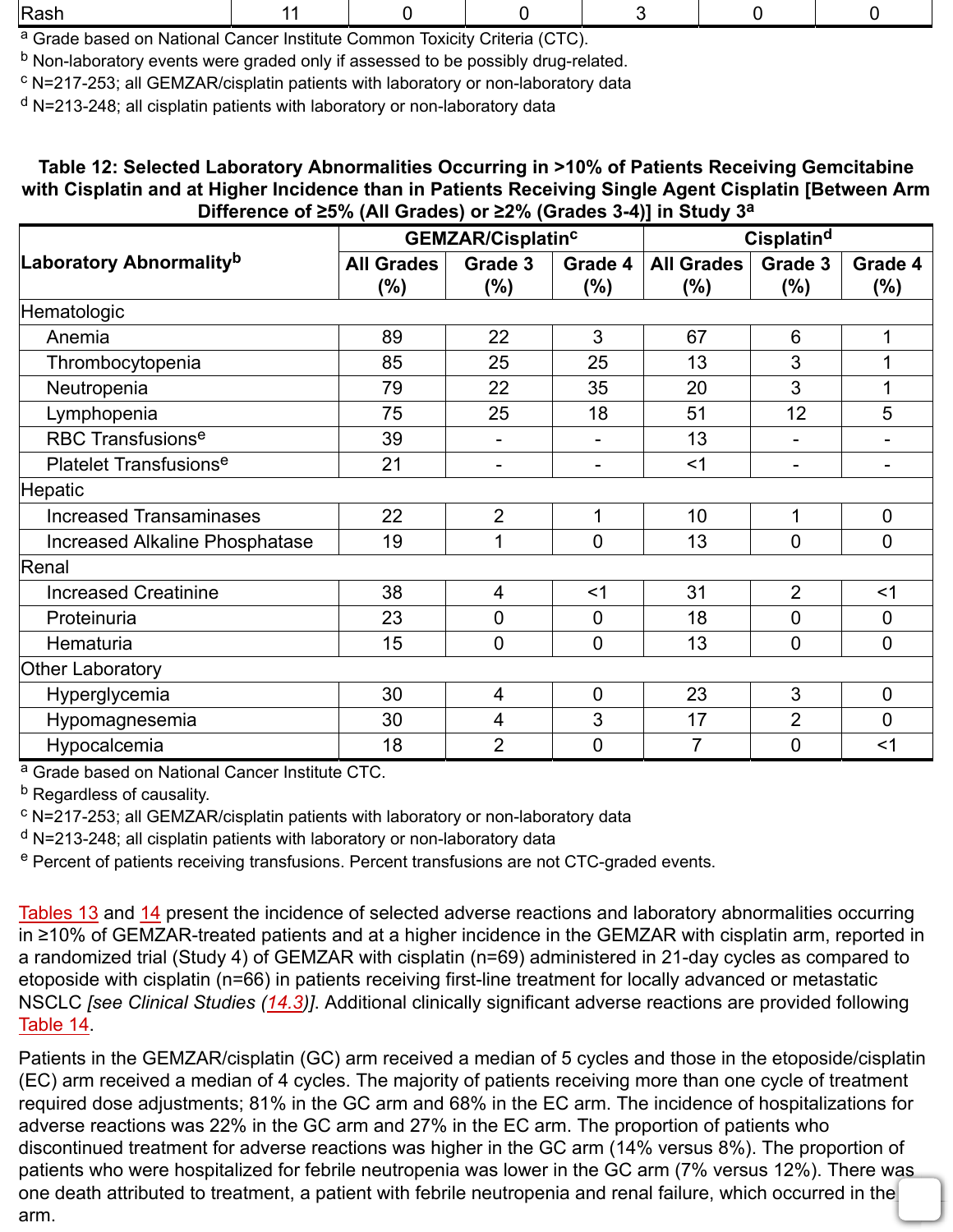|                                | <b>GEMZAR/Cisplatin<sup>c</sup></b> |                    |                | Etoposide/Cisplatin <sup>d</sup> |                |                |
|--------------------------------|-------------------------------------|--------------------|----------------|----------------------------------|----------------|----------------|
| Adverse Reactions <sup>b</sup> | <b>All Grades</b><br>$(\%)$         | Grade 3<br>$(\% )$ | Grade 4<br>(%) | <b>All Grades</b><br>$(\%)$      | Grade 3<br>(%) | Grade 4<br>(%) |
| Nausea and Vomiting            | 96                                  | 35                 | 4              | 86                               | 19             |                |
| Alopecia                       | 77                                  | 13                 | $\overline{0}$ | 92                               | 51             | 0              |
| Paresthesias                   | 38                                  | $\overline{0}$     | 0              | 16                               | $\overline{2}$ | 0              |
| Infection                      | 28                                  | 3                  |                | 21                               | 8              | $\mathbf 0$    |
| Stomatitis                     | 20                                  | 4                  | 0              | 18                               | $\overline{2}$ | 0              |
| Diarrhea                       | 14                                  |                    |                | 13                               | 0              | $\overline{2}$ |
| Edemae                         | 12                                  |                    |                | $\overline{2}$                   |                |                |
| Rash                           | 10                                  | 0                  | 0              | 3                                | 0              | 0              |
| Hemorrhage                     | 9                                   | 0                  | 3              | 3                                | 0              | 3              |
| Fever                          | 6                                   | 0                  | 0              | 3                                | 0              | 0              |
| Somnolence                     | 3                                   | $\Omega$           | 0              | 3                                | 2              | $\mathbf 0$    |
| Flu-like Syndrome <sup>e</sup> | 3                                   |                    |                | 0                                |                |                |
| Dyspnea                        |                                     | 0                  |                | 3                                | 0              | 0              |

## **Table 13: Selected Adverse Reactions in Patients Receiving Gemcitabine with Cisplatin in Study 4 a**

<sup>a</sup> Grade based on criteria from the WHO.

<sup>b</sup> Non-laboratory events were graded only if assessed to be possibly drug-related. Pain data were not collected.

 $\textdegree$  N=67-69; all GEMZAR/cisplatin patients with laboratory or non-laboratory data.

<sup>d</sup> N=57-63; all Etoposide/cisplatin patients with laboratory or non-laboratory data.

<sup>e</sup> Flu-like syndrome and edema were not graded.

## **Table 14: Selected Laboratory Abnormalities Occurring in Patients Receiving Gemcitabine with Cisplatin in Study 4 a**

|                                     |                          | <b>GEMZAR/Cisplatin<sup>c</sup></b> |                   |                          | Etoposide/Cisplatin <sup>d</sup> |                |  |
|-------------------------------------|--------------------------|-------------------------------------|-------------------|--------------------------|----------------------------------|----------------|--|
| Laboratory Abnormality <sup>b</sup> | <b>All Grades</b><br>(%) | Grade 3<br>$(\% )$                  | Grade 4<br>$(\%)$ | <b>All Grades</b><br>(%) | Grade 3<br>(%)                   | Grade 4<br>(%) |  |
| Hematologic                         |                          |                                     |                   |                          |                                  |                |  |
| Anemia                              | 88                       | 22                                  | $\overline{0}$    | 77                       | 13                               | $\overline{2}$ |  |
| Neutropenia                         | 88                       | 36                                  | 28                | 87                       | 20                               | 56             |  |
| Thrombocytopenia                    | 81                       | 39                                  | 16                | 45                       | 8                                | 5              |  |
| RBC Transfusions <sup>c</sup>       | 29                       |                                     | -                 | 21                       |                                  |                |  |
| Platelet Transfusions <sup>e</sup>  | 3                        |                                     | -                 | 8                        |                                  |                |  |
| Hepatic                             |                          |                                     |                   |                          |                                  |                |  |
| <b>Increased Alkaline</b>           | 16                       | $\overline{0}$                      | $\mathbf 0$       | 11                       | $\mathbf 0$                      | 0              |  |
| Phosphatase                         |                          |                                     |                   |                          |                                  |                |  |
| <b>Increased ALT</b>                | $6\phantom{1}$           | $\overline{0}$                      | 0                 | 12                       | $\overline{0}$                   | $\mathbf 0$    |  |
| <b>Increased AST</b>                | 3                        | $\overline{0}$                      | $\mathbf 0$       | 11                       | $\overline{0}$                   | $\mathbf 0$    |  |
| Renal                               |                          |                                     |                   |                          |                                  |                |  |
| Hematuria                           | 22                       | $\overline{0}$                      | $\mathbf 0$       | 10                       | $\mathbf 0$                      | $\mathbf 0$    |  |
| Proteinuria                         | 12                       | $\overline{0}$                      | 0                 | 5                        | $\mathbf 0$                      | 0              |  |
| <b>Increased BUN</b>                | 6                        | $\overline{0}$                      | $\mathbf 0$       | 4                        | $\overline{0}$                   | 0              |  |

<sup>a</sup> Grade based on criteria from the WHO.

**b** Regardless of causality.

 $\textdegree$  N=67-69; all GEMZAR/cisplatin patients with laboratory or non-laboratory data.

<sup>d</sup> N=57-63; all Etoposide/cisplatin patients with laboratory or non-laboratory data.

<sup>e</sup> WHO grading scale not applicable to proportion of patients with transfusions.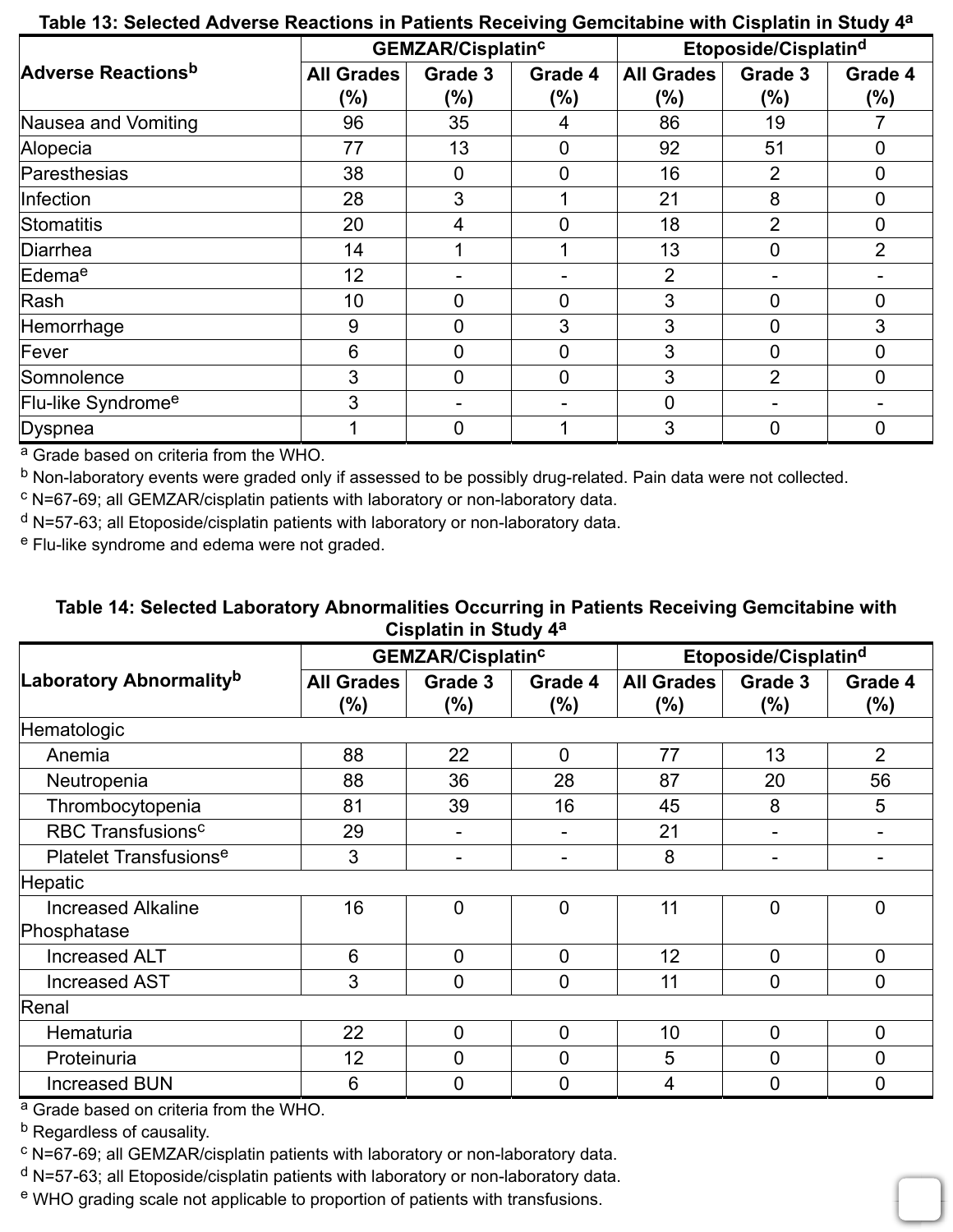| `ragtinina<br>lno.<br>∍reatinine<br>175CL.                                       |  |  |  |
|----------------------------------------------------------------------------------|--|--|--|
| $2 \Delta x + 1$ become the contract of $f(x)$ and $f(x)$ is $\Delta M + \Delta$ |  |  |  |

<sup>a</sup> Grade based on criteria from the WHO. **b** Regardless of causality.

 $\textdegree$  N=67-69; all GEMZAR/cisplatin patients with laboratory or non-laboratory data.

<sup>d</sup> N=57-63; all Etoposide/cisplatin patients with laboratory or non-laboratory data.

<sup>e</sup> WHO grading scale not applicable to proportion of patients with transfusions.

# **6.2 Postmarketing Experience**

The following adverse reactions have been identified during postapproval use of GEMZAR. Because these reactions are reported voluntarily from a population of uncertain size, it is not always possible to reliably estimate their frequency or establish a causal relationship to drug exposure.

- *Blood and lymphatic system*: Thrombotic microangiopathy (TMA)
- *Cardiovascular*: Congestive heart failure, myocardial infarction, arrhythmias, supraventricular arrhythmias
- *Vascular:* Peripheral vasculitis, gangrene, capillary leak syndrome
- *Skin*: Cellulitis, pseudocellulitis, severe skin reactions, including desquamation and bullous skin eruptions
- *Hepatic*: Hepatic failure, hepatic veno-occlusive disease
- *Pulmonary*: Interstitial pneumonitis, pulmonary fibrosis, pulmonary edema, adult respiratory distress syndrome (ARDS), pulmonary eosinophilia
- *Nervous System*: Posterior reversible encephalopathy syndrome (PRES)

### Hide

## **- 8 USE IN SPECIFIC POPULATIONS**

## **8.1 Pregnancy**

### Risk Summary

Based on animal data and its mechanism of action, GEMZAR can cause fetal harm when administered to a pregnant woman *[see Clinical Pharmacology (12.1)]*. There are no available data on the use of GEMZAR in pregnant women. In animal reproduction studies, gemcitabine was teratogenic, embryotoxic, and fetotoxic in mice and rabbits *(see Data)*. Advise pregnant women of the potential risk to a fetus *[see Use in Special Populations (8.3)]*.

In the U.S. general population, the estimated background risk of major birth defects and miscarriages in clinically recognized pregnancies is 2-4% and 15-20% respectively.

## Data

## *Animal Data*

Gemcitabine is embryotoxic in mice. Daily dosing of gemcitabine to pregnant mice increased the incidence of fetal malformation (cleft palate, incomplete ossification) at doses of 1.5 mg/kg/day [approximately 0.005 times the 1000 mg/m<sup>2</sup> clinical dose based on body surface area (BSA)]. Gemcitabine was embryotoxic and fetotoxic in rabbits. Daily dosing of gemcitabine to pregnant rabbits resulted in fetotoxicity (decreased fetal viability, reduced litter sizes, and developmental delays) and increased the incidence of fetal malformations (fused pulmonary artery, absence of gall bladder) at doses of 0.1 mg/kg/day (approximately 0.002 times the 1000 mg/m<sup>2</sup> clinical dose based on BSA).

## **8.2 Lactation**

### Risk Summary

There is no information regarding the presence of GEMZAR or its metabolites in human milk, or their effects on the breastfed infant or on milk production. Due to the potential for serious adverse reactions in breastfed infants from GEMZAR, advise women not to breastfeed during treatment with GEMZAR and for at least one week following the last dose.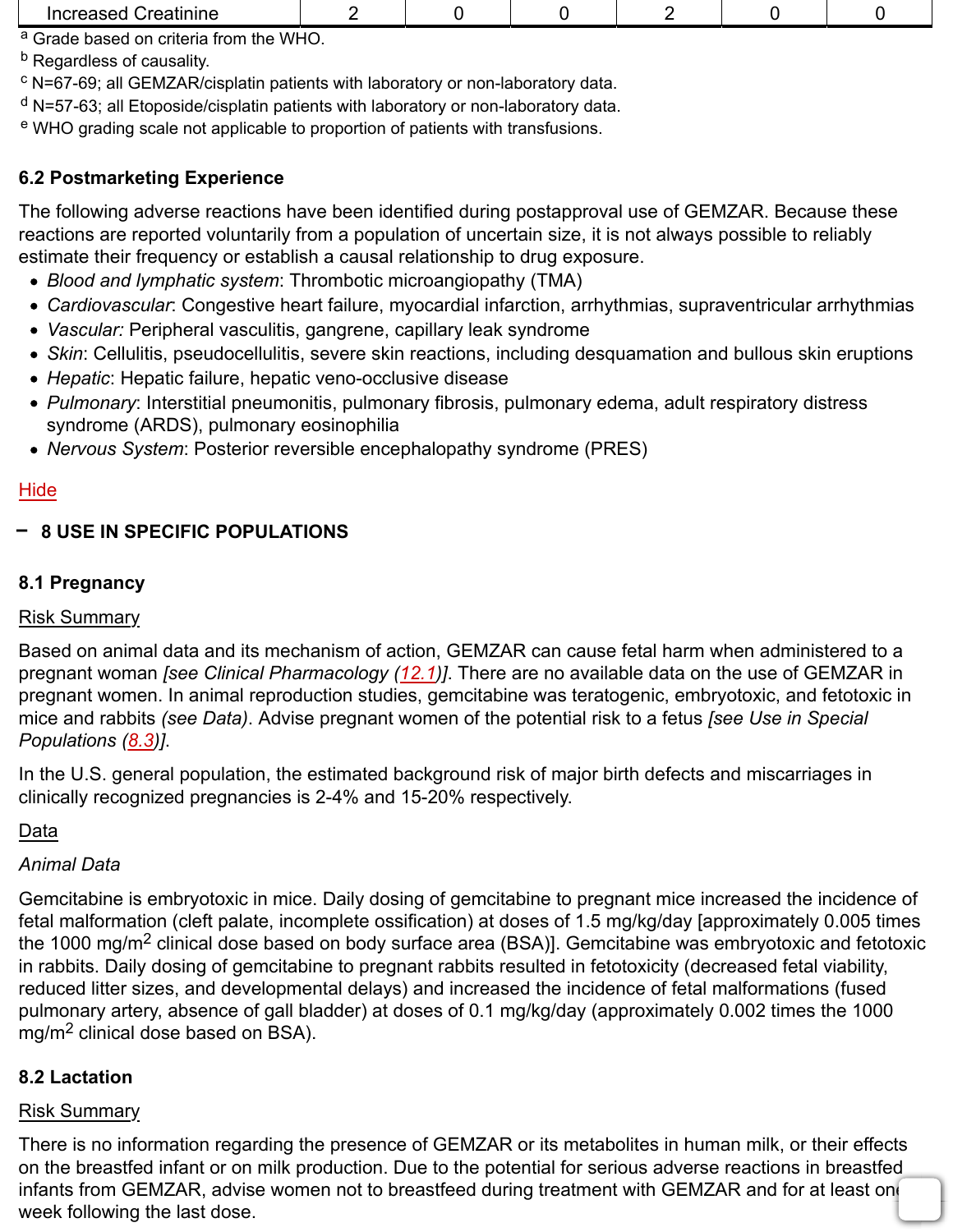#### **8.3 Females and Males of Reproductive Potential**

#### Pregnancy Testing

Verify pregnancy status in females of reproductive potential prior to initiating GEMZAR *[see Use in Specific Populations (8.1)]*.

### **Contraception**

GEMZAR can cause fetal harm when administered to a pregnant woman *[see Use in Specific Populations (8.1)].*

#### *Females*

Because of the potential for genotoxicity, advise females of reproductive potential to use effective contraception during treatment with GEMZAR and for 6 months after the final dose of GEMZAR.

#### *Males*

Because of the potential for genotoxicity, advise males with female partners of reproductive potential to use effective contraception during treatment with GEMZAR and for 3 months after the final dose *[see Nonclinical Toxicology (13.1)]*.

#### Infertility

#### *Males*

Based on animal studies, GEMZAR may impair fertility in males of reproductive potential *[see Nonclinical Toxicology (13.1)]*. It is not known whether these effects on fertility are reversible.

#### **8.4 Pediatric Use**

The safety and effectiveness of GEMZAR have not been established in pediatric patients.

The safety and pharmacokinetics of gemcitabine were evaluated in a trial in pediatric patients with refractory leukemia. The maximum tolerated dose was 10 mg/m<sup>2</sup>/min for 360 minutes weekly for three weeks followed by a one-week rest period.

The safety and activity of GEMZAR were evaluated in a trial of pediatric patients with relapsed acute lymphoblastic leukemia (22 patients) and acute myelogenous leukemia (10 patients) at a dose of 10 mg/m<sup>2</sup>/min administered over 360 minutes weekly for three weeks followed by a one-week rest period. Patients with M1 or M2 bone marrow on Day 28 who did not experience unacceptable toxicity were eligible to receive a maximum of one additional four-week course. Toxicities observed included myelosuppression, febrile neutropenia, increased serum transaminases, nausea, and rash/desquamation. No meaningful clinical activity was observed in this trial.

### **8.5 Geriatric Use**

In clinical studies which enrolled 979 patients with various malignancies who received single agent GEMZAR, no overall differences in safety were observed between patients aged 65 and older and younger patients, with the exception of a higher rate of Grade 3-4 thrombocytopenia in older patients as compared to younger patients.

In a randomized trial in women with ovarian cancer (Study 1), 175 women received GEMZAR with carboplatin, of which 29% were age 65 years or older. Similar effectiveness was observed between older and younger women. There was significantly higher Grade 3-4 neutropenia in women 65 years of age or older *[see Dosage and Administration (2.1)]*.

GEMZAR clearance is affected by age; however, there are no recommended dose adjustments based on patients' age *[see Clinical Pharmacology (12.3)].*

### **8.6 Gender**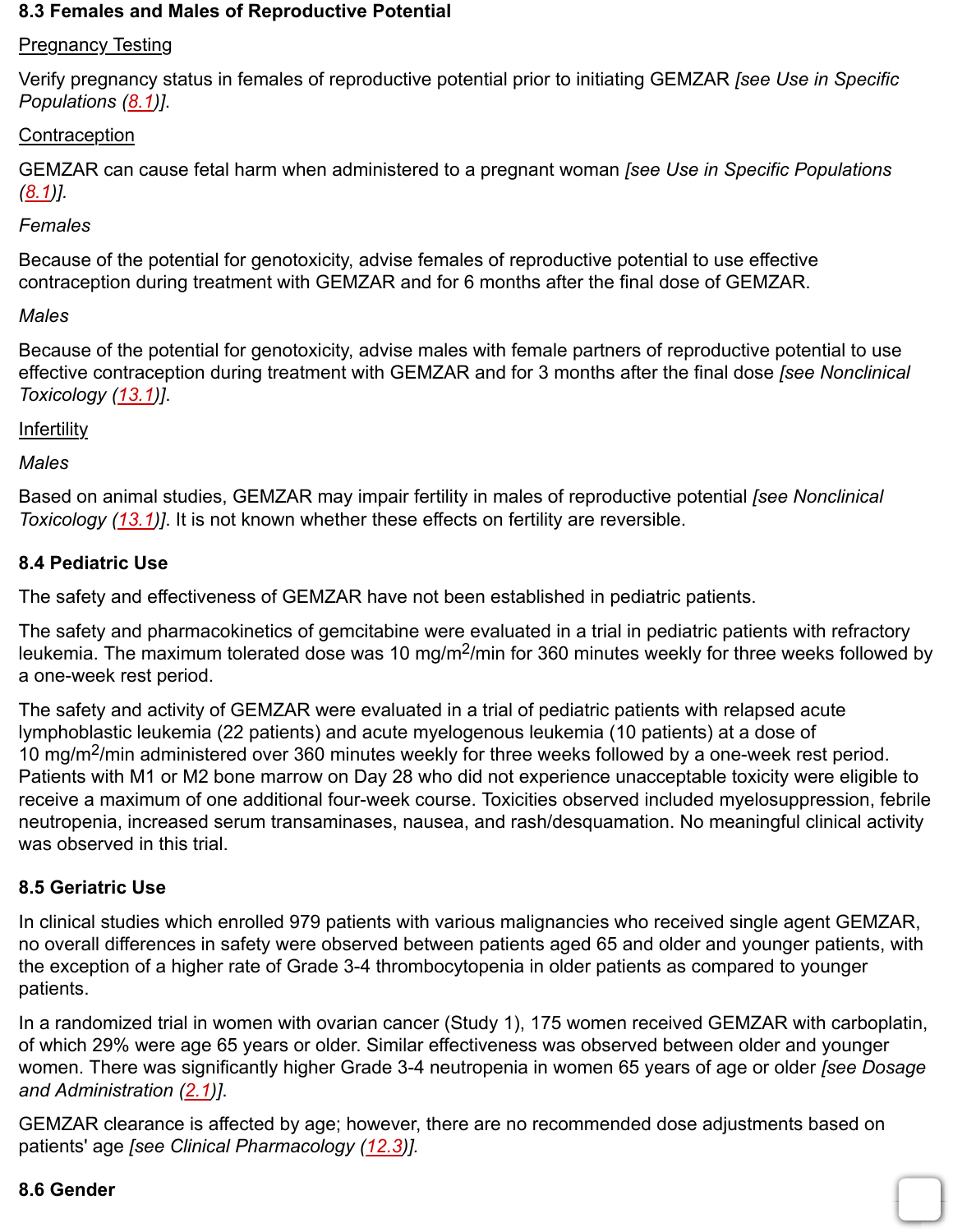GEMZAR clearance is decreased in females *[see Clinical Pharmacology (12.3)]*. In single agent studies of GEMZAR, women, especially older women, were more likely not to proceed to a subsequent cycle and to experience Grade 3-4 neutropenia and thrombocytopenia *[see Dosage and Administration (2.1, 2.2, 2.3, 2.4)]*.

## Hide

# **- 10 OVERDOSAGE**

There is no known antidote for overdoses of gemcitabine. Myelosuppression, paresthesias, and severe rash were the principal toxicities seen when a single dose as high as 5700 mg/m<sup>2</sup> was administered by intravenous infusion over 30 minutes every 2 weeks to several patients in a dose-escalation study. In the event of suspected overdose, monitor with appropriate blood counts and provide supportive therapy, as necessary.

## **Hide**

# **- 11 DESCRIPTION**

Gemcitabine is a nucleoside metabolic inhibitor. Gemcitabine hydrochloride is 2′-deoxy-2′,2′-difluorocytidine monohydrochloride (β-isomer) with the following structural formula:



The empirical formula for gemcitabine hydrochloride is  $\rm{C_9H_{11}F_2N_3O_4}$  • HCl. It has a molecular weight of 299.66 g/mol.

Gemcitabine hydrochloride is soluble in water, slightly soluble in methanol, and practically insoluble in ethanol and polar organic solvents.

GEMZAR (gemcitabine) is a sterile white to off-white lyophilized powder and available as 200 mg and 1 g single-dose vials for intravenous use only. Each 200 mg vial contains 200 mg gemcitabine (equivalent to 227.7 mg gemcitabine hydrochloride), 200 mg mannitol and 12.5 mg sodium acetate. Each 1 g vial contains 1 g gemcitabine (equivalent to 1.139 g gemcitabine hydrochloride), 1 g mannitol, and 62.5 mg sodium acetate. Hydrochloric acid and/or sodium hydroxide may have been added for pH adjustment.

## **Hide**

# **- 12 CLINICAL PHARMACOLOGY**

# **12.1 Mechanism of Action**

Gemcitabine kills cells undergoing DNA synthesis and blocks the progression of cells through the G1/S-phase boundary. Gemcitabine is metabolized by nucleoside kinases to diphosphate (dFdCDP) and triphosphate (dFdCTP) nucleosides. Gemcitabine diphosphate inhibits ribonucleotide reductase, an enzyme responsible for catalyzing the reactions that generate deoxynucleoside triphosphates for DNA synthesis, resulting in reductions in deoxynucleotide concentrations, including dCTP. Gemcitabine triphosphate competes with dC for incorporation into DNA. The reduction in the intracellular concentration of dCTP by the action of the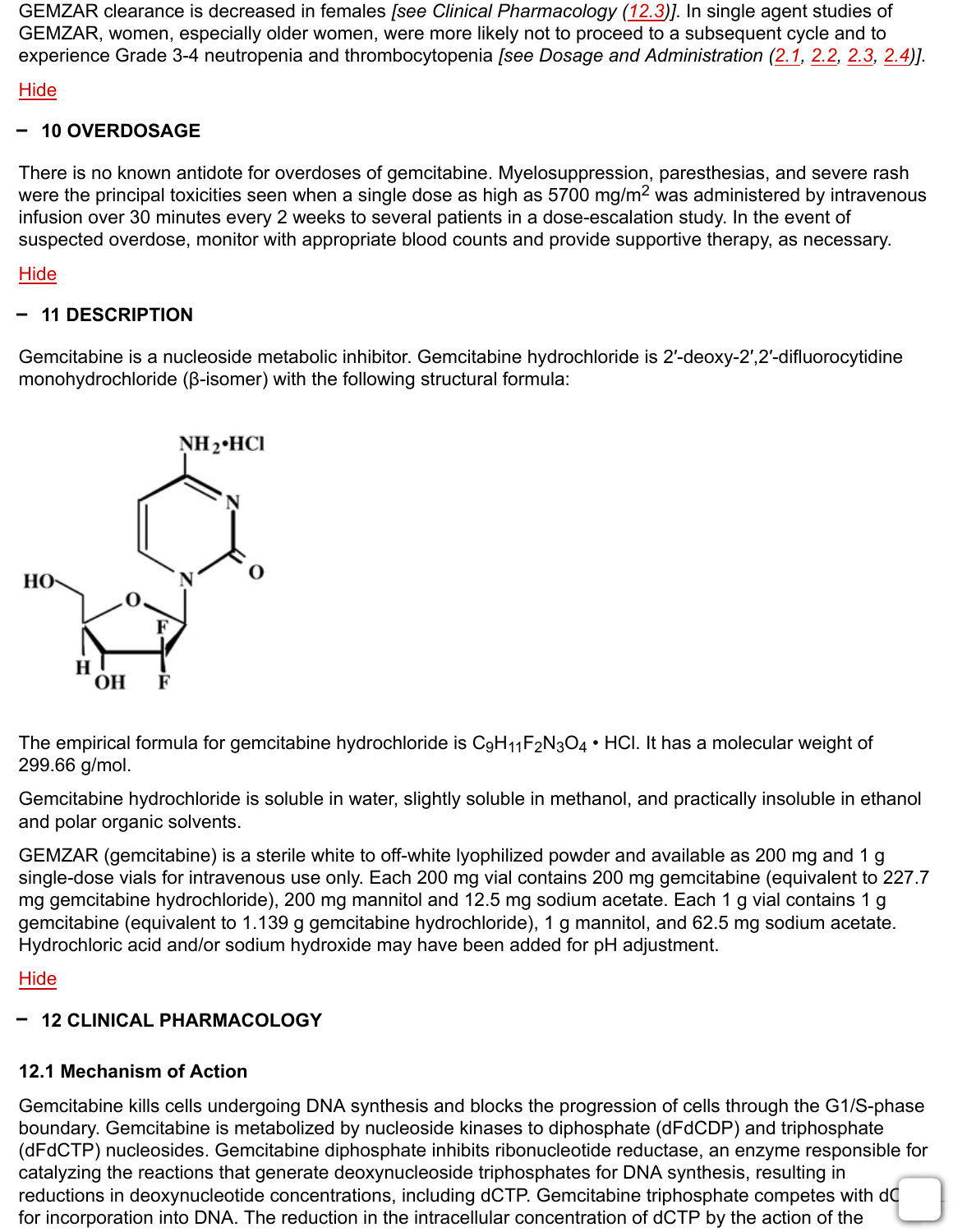diphosphate enhances the incorporation of gemcitabine triphosphate into DNA (self-potentiation). After the gemcitabine nucleotide is incorporated into DNA, only one additional nucleotide is added to the growing DNA strands, which eventually results in the initiation of apoptotic cell death.

## **12.3 Pharmacokinetics**

The pharmacokinetics of gemcitabine were examined in 353 patients with various solid tumors. Pharmacokinetic parameters were derived using data from patients treated for varying durations of therapy given weekly with periodic rest weeks and using both short infusions (<70 minutes) and long infusions (70 to 285 minutes). The total GEMZAR dose varied from 500 mg/m<sup>2</sup> to 3600 mg/m<sup>2</sup>.

## **Distribution**

The volume of distribution was increased with infusion length. Volume of distribution of gemcitabine was 50 L/m<sup>2</sup> following infusions lasting <70 minutes. For long infusions, the volume of distribution rose to 370 L/m<sup>2</sup>.

Gemcitabine pharmacokinetics are linear and are described by a 2-compartment model. Population pharmacokinetic analyses of combined single and multiple dose studies showed that the volume of distribution of gemcitabine was significantly influenced by duration of infusion and sex. Gemcitabine plasma protein binding is negligible.

#### Elimination

#### *Metabolism*

The active metabolite, gemcitabine triphosphate, can be extracted from peripheral blood mononuclear cells. The half-life of the terminal phase for gemcitabine triphosphate from mononuclear cells ranges from 1.7 to 19.4 hours.

#### *Excretion*

Gemcitabine disposition was studied in 5 patients who received a single 1000 mg/m<sup>2</sup> of radiolabeled drug as a 30-minute infusion. Within one week, 92% to 98% of the dose was recovered, almost entirely in the urine. Gemcitabine (<10%) and the inactive uracil metabolite, 2′-deoxy-2′,2′-difluorouridine (dFdU) accounted for 99% of the excreted dose. The metabolite dFdU is also found in plasma.

#### Specific Populations

### *Geriatric Patients*

Clearance of gemcitabine was affected by age. The lower clearance in geriatric patients results in higher concentrations of gemcitabine for any given dose. Differences in either clearance or volume of distribution based on patient characteristics or the duration of infusion result in changes in half-life and plasma concentrations. Table 15 shows plasma clearance and half-life of gemcitabine following short infusions for typical patients by age and sex.

| <b>TWATE</b> TWO CONTRACTED STOCK AND AND THAT END TO THE TYPICAL TRUSHE |                                                |                                                  |                                     |                                             |  |  |
|--------------------------------------------------------------------------|------------------------------------------------|--------------------------------------------------|-------------------------------------|---------------------------------------------|--|--|
| Age                                                                      | <b>Clearance Men</b><br>(L/hr/m <sup>2</sup> ) | <b>Clearance Women</b><br>(L/hr/m <sup>2</sup> ) | Half-Life <sup>a</sup> Men<br>(min) | <b>Half-Life<sup>a</sup> Women</b><br>(min) |  |  |
| 29                                                                       | 92.2                                           | 69.4                                             | 42                                  | 49                                          |  |  |
| 45                                                                       | 75.7                                           | 57.0                                             | 48                                  |                                             |  |  |
| 65                                                                       | 55.1                                           | 41.5                                             | 61                                  |                                             |  |  |
| 79                                                                       | 40.7                                           | 30.7                                             | 79                                  | 94                                          |  |  |

#### **Table 15: Gemcitabine Clearance and Half-Life for the "Typical" Patient**

<sup>a</sup> Half-life for patients receiving a <70 minute infusion.

Gemcitabine half-life for short infusions ranged from 42 to 94 minutes and for long infusions varied from 245 to 638 minutes, depending on age and sex, reflecting a greatly increased volume of distribution with longer infusions.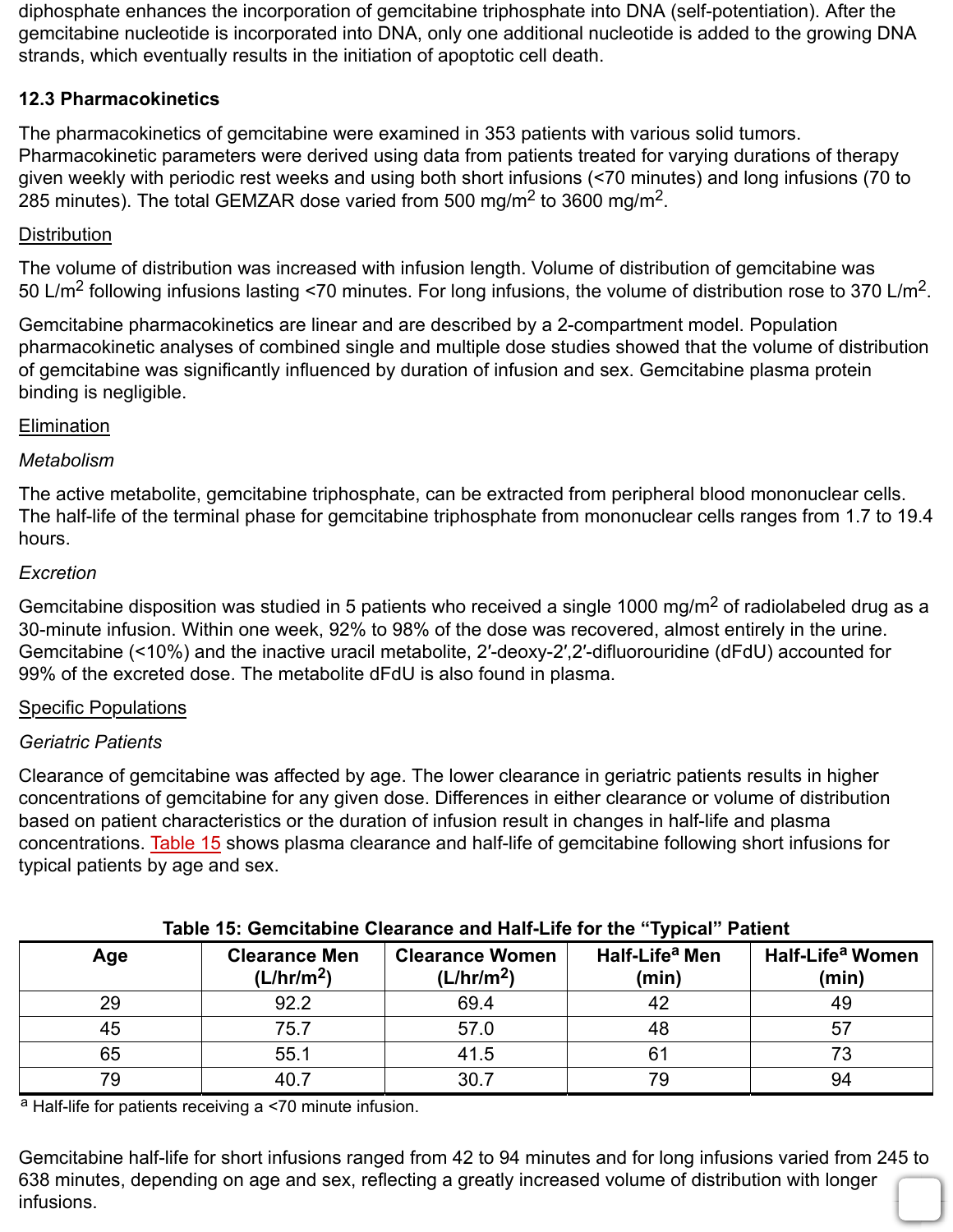#### *Male and Female Patients*

Females have lower clearance and longer half-lives than male patients as described in Table 15.

### *Patients with Renal Impairment*

No clinical studies have been conducted with gemcitabine in patients with decreased renal function.

### *Patients with Hepatic Impairment*

No clinical studies have been conducted with gemcitabine in patients with decreased hepatic function.

#### Drug Interaction Studies

When GEMZAR (1250 mg/m<sup>2</sup> on Days 1 and 8) and cisplatin (75 mg/m<sup>2</sup> on Day 1) were administered in patients with NSCLC, the clearance of gemcitabine on Day 1 was 128 L/hr/m<sup>2</sup> and on Day 8 was 107 L/hr/m<sup>2</sup>. Data from patients with NSCLC demonstrate that GEMZAR and carboplatin given in combination does not alter the pharmacokinetics of gemcitabine or carboplatin compared to administration of either single agent; however, due to wide confidence intervals and small sample size, interpatient variability may be observed.

Data from metastatic breast cancer patients shows that GEMZAR has little or no effect on the pharmacokinetics (clearance and half-life) of paclitaxel and paclitaxel has little or no effect on the pharmacokinetics of gemcitabine.

### Hide

## **- 13 NONCLINICAL TOXICOLOGY**

### **13.1 Carcinogenesis, Mutagenesis, Impairment of Fertility**

Long-term animal studies to evaluate the carcinogenic potential of GEMZAR have not been conducted. Gemcitabine was mutagenic in an in vitro mouse lymphoma (L5178Y) assay and was clastogenic in an in vivo mouse micronucleus assay. Gemcitabine intraperitoneal doses of 0.5 mg/kg/day [about 1/700 the 1000 mg/m<sup>2</sup> clinical dose based on body surface area (BSA)] in male mice resulted in moderate to severe hypospermatogenesis, decreased fertility, and decreased implantations. In female mice, fertility was not affected but maternal toxicities were observed at 1.5 mg/kg/day administered intravenously (about 1/200 the 1000 mg/m<sup>2</sup> clinical dose based on BSA) and fetotoxicity or embryolethality was observed at 0.25 mg/kg/day administered intravenously (about 1/1300 the 1000 mg/m<sup>2</sup> clinical dose based on BSA).

### **Hide**

## **- 14 CLINICAL STUDIES**

### **14.1 Ovarian Cancer**

The efficacy of GEMZAR was evaluated in a randomized trial (Study 1) conducted in women with advanced ovarian cancer that had relapsed at least 6 months after first-line platinum-based therapy. Patients were randomized to receive either GEMZAR 1000 mg/m<sup>2</sup> on Days 1 and 8 of each 21-day cycle with carboplatin AUC 4 on Day 1 after GEMZAR administration (n=178) or carboplatin AUC 5 on Day 1 of each 21-day cycle (n=178). The major efficacy outcome measure was progression-free survival (PFS).

A total of 356 patients were enrolled. Demographics and baseline characteristics are shown in Table 16.

Efficacy results are presented in Table 17 and Figure 1. The addition of GEMZAR to carboplatin resulted in statistically significant improvements in PFS and overall response rate. Approximately 75% of patients in each arm received additional chemotherapy for disease progression; 13 of 120 patients in the carboplatin alone arm received GEMZAR for treatment of disease progression. There was no significant difference in overall survival between the treatment arms.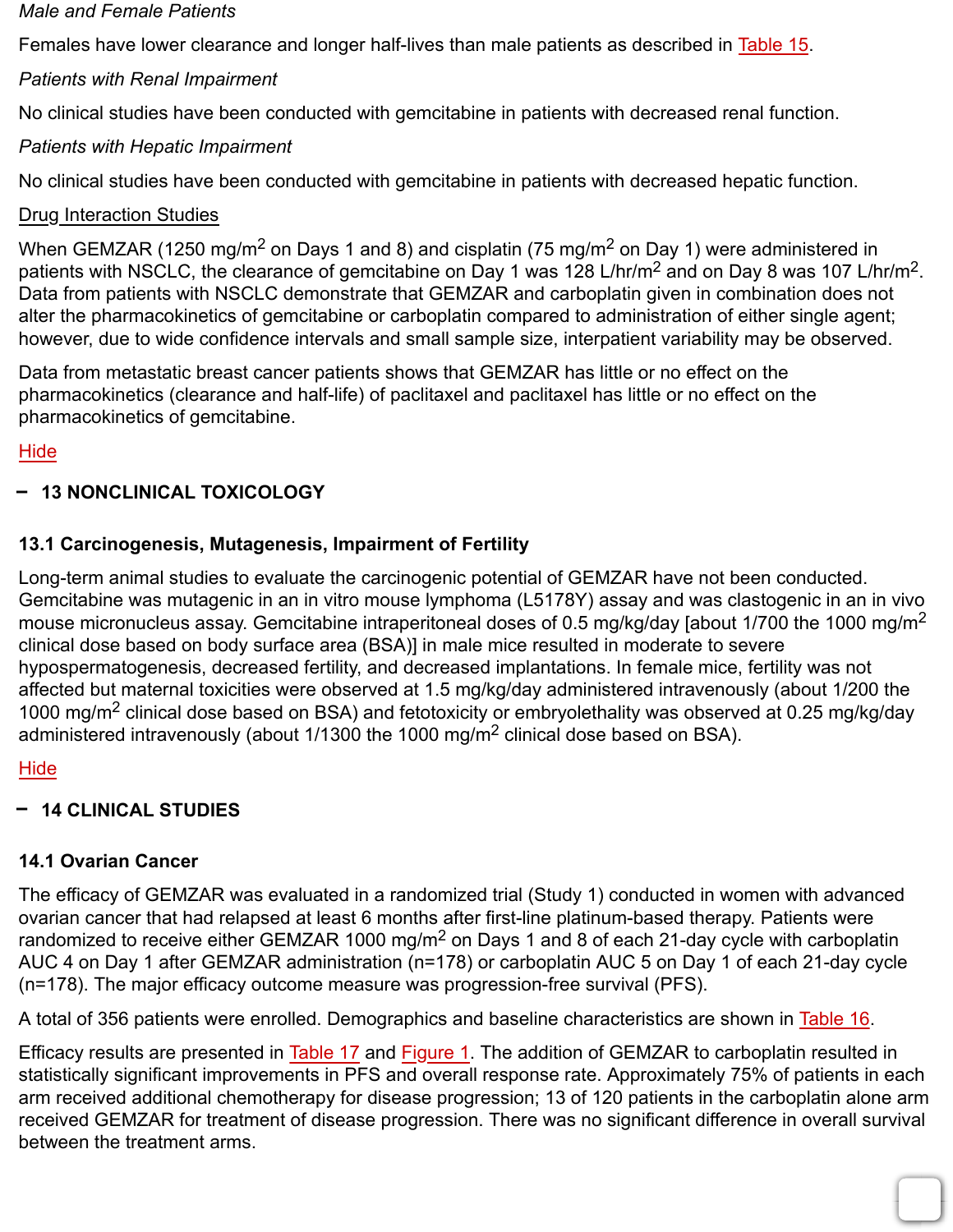| Table TV. Daseline Demographics and Omncar Onaracteristics for Study T |                                        |                          |  |  |  |  |
|------------------------------------------------------------------------|----------------------------------------|--------------------------|--|--|--|--|
|                                                                        | <b>GEMZAR/Carboplatin</b><br>$(N=178)$ | Carboplatin<br>$(N=178)$ |  |  |  |  |
| Median age, years                                                      | 59                                     | 58                       |  |  |  |  |
| Range                                                                  | 36 to 78                               | 21 to 81                 |  |  |  |  |
| Baseline ECOG performance status<br>$ 0-1^a$                           | 94%                                    | 95%                      |  |  |  |  |
| Disease Status                                                         |                                        |                          |  |  |  |  |
| Evaluable                                                              | 8%                                     | 3%                       |  |  |  |  |
| <b>Bidimensionally measurable</b>                                      | 92%                                    | 96%                      |  |  |  |  |
| Platinum-free interval <sup>b</sup>                                    |                                        |                          |  |  |  |  |
| 6-12 months                                                            | 40%                                    | 40%                      |  |  |  |  |
| >12 months                                                             | 59%                                    | 60%                      |  |  |  |  |
| First-line therapy                                                     |                                        |                          |  |  |  |  |
| Platinum-taxane combination                                            | 70%                                    | 71%                      |  |  |  |  |
| Platinum-non-taxane combination                                        | 29%                                    | 28%                      |  |  |  |  |
| Platinum monotherapy                                                   | 1%                                     | 1%                       |  |  |  |  |

**Table 16: Baseline Demographics and Clinical Characteristics for Study 1**

<sup>a</sup> 5 patients on GEMZAR with carboplatin arm and 4 patients on carboplatin arm had no baseline Eastern Cooperative Oncology Group (ECOG) performance status.

<sup>b</sup> 2 patients on GEMZAR with carboplatin arm and 1 patient on carboplatin arm had platinum-free interval <6 months.

| Table 17: Efficacy Results in Study 1                                    |                                        |                          |  |  |  |  |  |
|--------------------------------------------------------------------------|----------------------------------------|--------------------------|--|--|--|--|--|
| <b>Efficacy Parameter</b>                                                | <b>GEMZAR/Carboplatin</b><br>$(N=178)$ | Carboplatin<br>$(N=178)$ |  |  |  |  |  |
| <b>Progression-Free Survival</b>                                         |                                        |                          |  |  |  |  |  |
| Median (95% $Cla$ ) in months                                            | 8.6(8.0, 9.7)                          | 5.8(5.2, 7.1)            |  |  |  |  |  |
| Hazard Ratio (95% CI)                                                    | 0.72(0.57, 0.90)                       |                          |  |  |  |  |  |
| p-value <sup>b</sup>                                                     | p=0.0038                               |                          |  |  |  |  |  |
| <b>Overall Survival</b>                                                  |                                        |                          |  |  |  |  |  |
| Median (95% CI) in months                                                | 18.0 (16.2, 20.3)                      | 17.3 (15.2, 19.3)        |  |  |  |  |  |
| Hazard Ratio (95% CI)                                                    | 0.98(0.78, 1.24)                       |                          |  |  |  |  |  |
| p-value <sup>b</sup>                                                     | p=0.8977                               |                          |  |  |  |  |  |
| <b>Overall Response Rate by</b><br><b>Investigator Review</b>            | 47.2%                                  | 30.9%                    |  |  |  |  |  |
| p-value <sup>c</sup>                                                     | p=0.0016                               |                          |  |  |  |  |  |
| CR <sup>d</sup>                                                          | 14.6%                                  | 6.2%                     |  |  |  |  |  |
| PR with PRNM <sup>e</sup>                                                | 32.6%                                  | 24.7%                    |  |  |  |  |  |
| <b>Overall Response Rate<sup>f</sup> by</b><br><b>Independent Review</b> | 46.3%                                  | 35.6%                    |  |  |  |  |  |
| p-value <sup>c</sup>                                                     | $p=0.11$                               |                          |  |  |  |  |  |
| CR <sup>d</sup>                                                          | 9.1%                                   | 4.0%                     |  |  |  |  |  |
| PR with PRNM <sup>e</sup>                                                | 37.2%                                  | 31.7%                    |  |  |  |  |  |

<sup>a</sup> CI=confidence interval.

<sup>b</sup> Log rank, unadjusted.

<sup>c</sup> Chi square.

<sup>d</sup> CR=Complete response.

<sup>e</sup> PR with PRNM=Partial response with partial response, non-measurable disease.

<sup>f</sup> Independently reviewed cohort - GEMZAR/carboplatin (n=121), carboplatin (n=101); independent reviewers unable to measure disease detected by sonography or physical exam.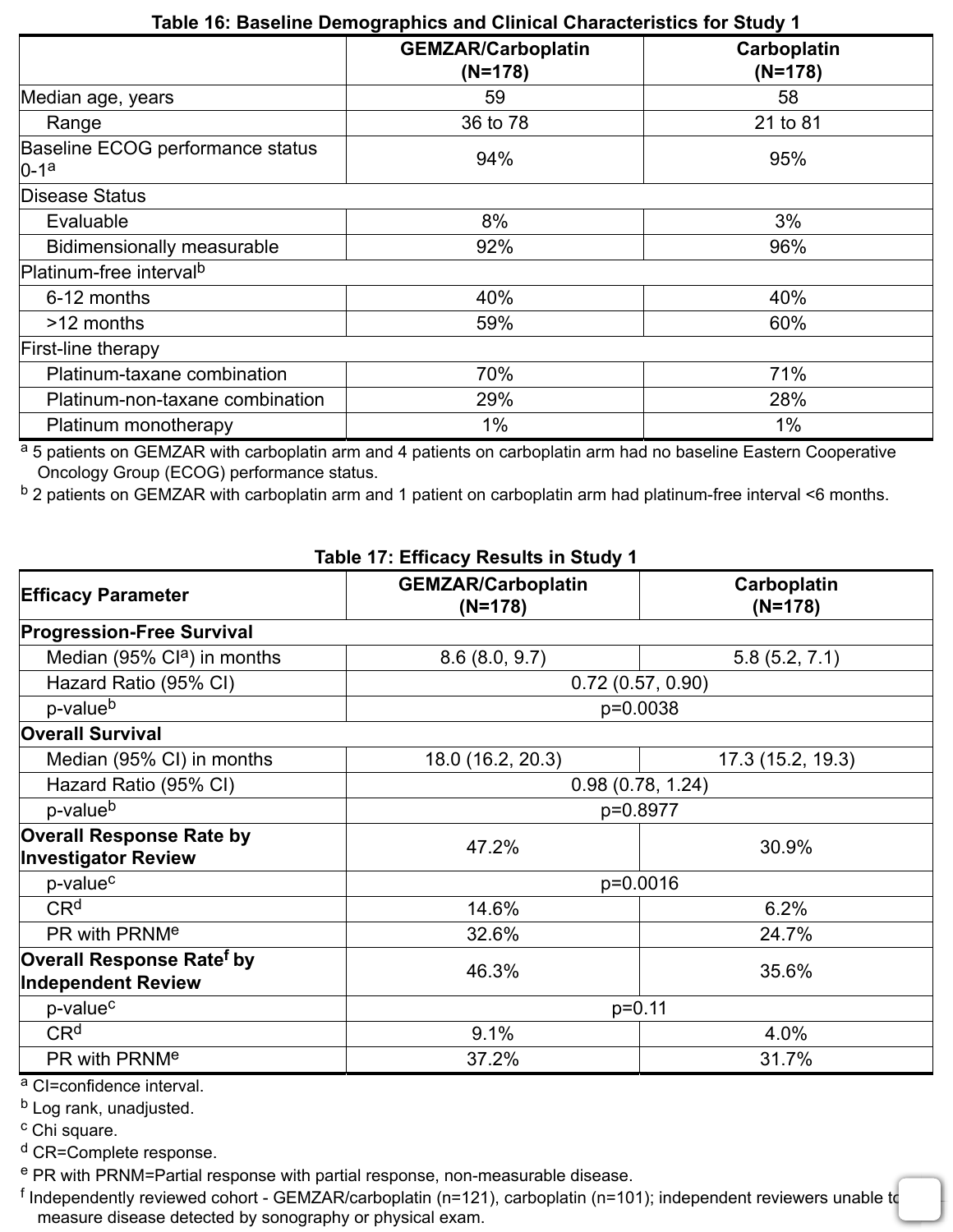#### **Figure 1: Kaplan-Meier Curves for Progression-Free Survival in Study 1**



#### **14.2 Breast Cancer**

The efficacy of GEMZAR was evaluated in a multinational, randomized, open-label trial (Study 2) conducted in women receiving initial treatment for metastatic breast cancer and who have received prior adjuvant/neoadjuvant anthracycline chemotherapy unless clinically contraindicated. Patients were randomized to receive either GEMZAR 1250 mg/m<sup>2</sup> on Days 1 and 8 of each 21-day cycle with paclitaxel 175 mg/m<sup>2</sup> administered on Day 1 before GEMZAR administration (n=267) or paclitaxel 175 mg/m<sup>2</sup> on Day 1 of each 21day cycle (n=262). The major efficacy outcome measure was time to documented disease progression.

A total of 529 patients were enrolled. Demographic and baseline characteristics were similar between treatment arms (Table 18).

Efficacy results are presented in Table 19 and Figure 2. The addition of GEMZAR to paclitaxel resulted in statistically significant improvement in time to documented disease progression and overall response rate compared to paclitaxel alone. There was no significant difference in overall survival.

| Table 18: Baseline Demographics and Clinical Characteristics for Study 2 |                                |          |  |  |  |
|--------------------------------------------------------------------------|--------------------------------|----------|--|--|--|
|                                                                          | <b>Paclitaxel</b><br>$(N=262)$ |          |  |  |  |
| Median age (years)                                                       | 53                             | 52       |  |  |  |
| Range                                                                    | 26 to 83                       | 26 to 75 |  |  |  |
| Metastatic disease                                                       | 97%                            | 97%      |  |  |  |
| Baseline KPS <sup>a</sup> $\geq$ 90                                      | 70%                            | 74%      |  |  |  |
| Number of tumor sites                                                    |                                |          |  |  |  |
| $1 - 2$                                                                  | 57%                            | 59%      |  |  |  |
| $\geq$ 3                                                                 | 43%                            | 41%      |  |  |  |
| Visceral disease                                                         | 73%                            | 73%      |  |  |  |
| Prior anthracycline                                                      | 97%                            | 96%      |  |  |  |

<sup>a</sup> Karnofsky Performance Status.

| Table 19: Efficacy Results in Study 2 |                          |                   |  |
|---------------------------------------|--------------------------|-------------------|--|
| <b>Efficacy Parameter</b>             | <b>GEMZAR/Paclitaxel</b> | <b>Paclitaxel</b> |  |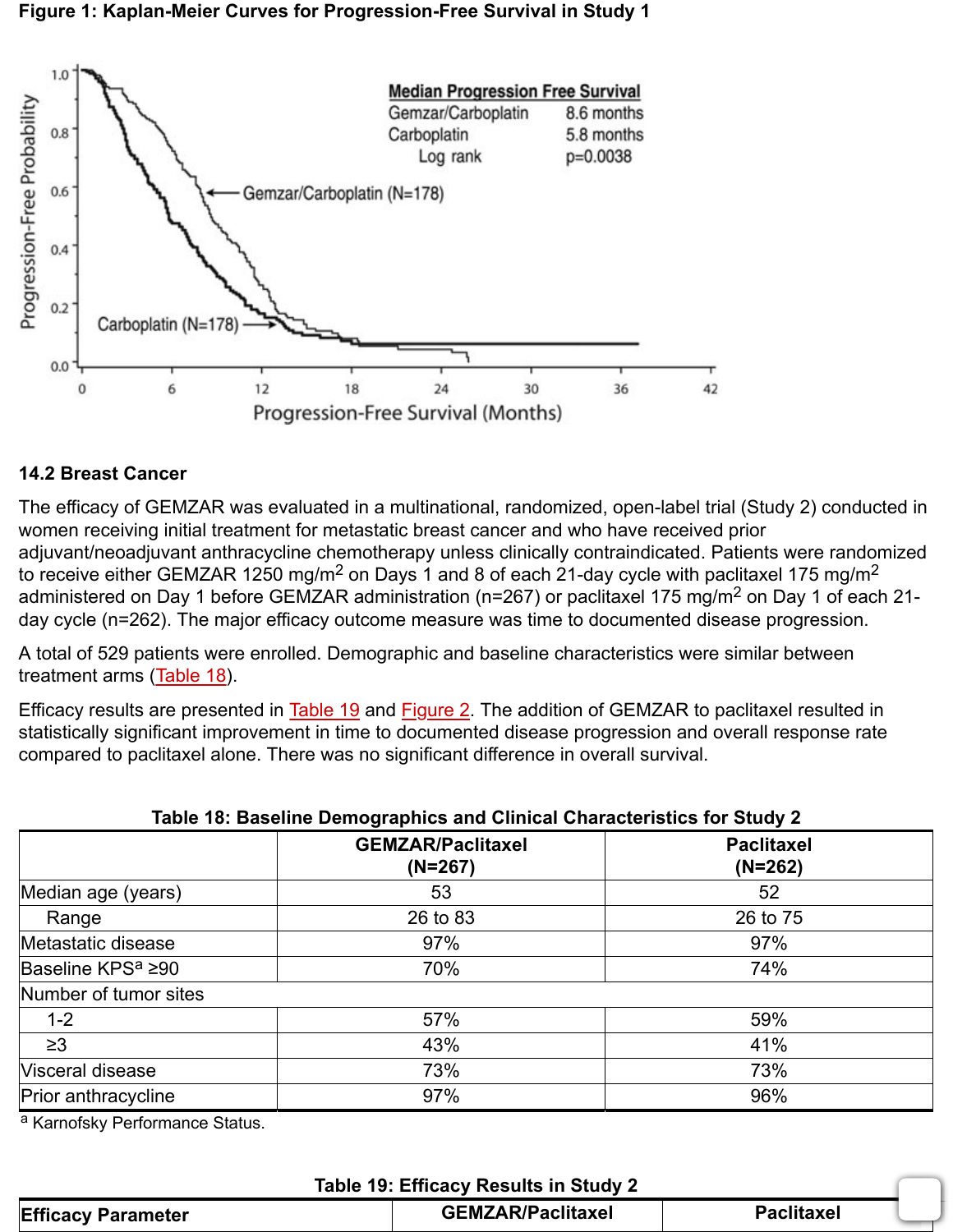|                                                     | $(N=267)$           | $(N=262)$         |  |
|-----------------------------------------------------|---------------------|-------------------|--|
| Time to Documented Disease Progression <sup>a</sup> |                     |                   |  |
| Median (95% CI) in months                           | 5.2(4.2, 5.6)       | 2.9(2.6, 3.7)     |  |
| Hazard Ratio (95% CI)                               | 0.650(0.524, 0.805) |                   |  |
| p-value                                             | p<0.0001            |                   |  |
| <b>Overall Survival<sup>b</sup></b>                 |                     |                   |  |
| Median (95% CI) in months                           | 18.6 (16.5, 20.7)   | 15.8 (14.1, 17.3) |  |
| Hazard Ratio (95% CI)                               | 0.86(0.71, 1.04)    |                   |  |
| p-value                                             | Not Significant     |                   |  |
| <b>Overall Response Rate</b>                        | 40.8%               | 22.1%             |  |
| (95% CI)                                            | (34.9, 46.7)        | (17.1, 27.2)      |  |
| p-value                                             | p<0.0001            |                   |  |

<sup>a</sup> These represent reconciliation of investigator and Independent Review Committee assessments according to a predefined algorithm.

**b** Based on the ITT population.

#### **Figure 2: Kaplan-Meier Curves for Time to Documented Disease Progression in Study 2**



### **14.3 Non-Small Cell Lung Cancer**

The efficacy of GEMZAR was evaluated in two randomized, multicenter trials.

#### Study 3: 28-Day Schedule

A multinational, randomized trial (Study 3) compared GEMZAR with cisplatin to cisplatin alone in the treatment of patients with inoperable Stage IIIA, IIIB, or IV NSCLC who had not received prior chemotherapy. Patients were randomized to receive either GEMZAR 1000 mg/m<sup>2</sup> on Days 1, 8, and 15 of each 28-day cycle with cisplatin 100 mg/m<sup>2</sup> on Day 1 after GEMZAR administration (N=260) or cisplatin 100 mg/m<sup>2</sup> on Day 1 of each 28-day cycle (N=262). The major efficacy outcome measure was overall survival.

A total of 522 patients were enrolled. Demographics and baseline characteristics (Table 20) were similar between arms with the exception of histologic subtype of NSCLC, with 48% of patients on the cisplatin arm and 37% of patients on the GEMZAR with cisplatin arm having adenocarcinoma.

Efficacy results are presented in Table 21 and Figure 3.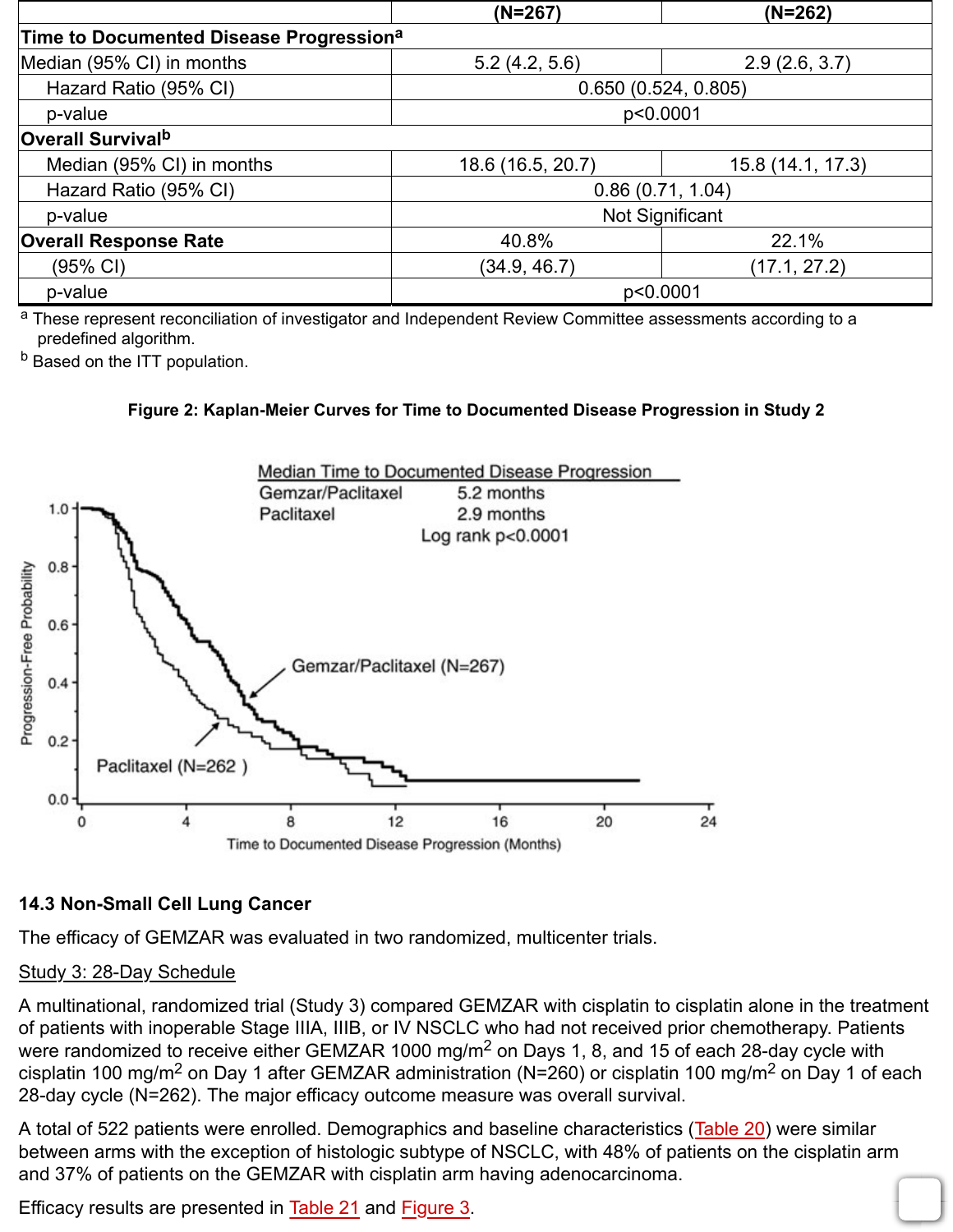#### Study 4: 21-Day Schedule

A randomized (1:1), multicenter trial (Study 4) was conducted in patients with Stage IIIB or IV NSCLC. Patients were randomized to receive either GEMZAR 1250 mg/m<sup>2</sup> on Days 1 and 8 of each 21-day cycle with cisplatin 100 mg/m<sup>2</sup> on Day 1 after GEMZAR administration or etoposide 100 mg/m<sup>2</sup> intravenously on Days 1, 2, and 3 with cisplatin 100 mg/m<sup>2</sup> on Day 1 of each 21 -day cycle. The major efficacy outcome measure was response rate.

A total of 135 patients were enrolled. Demographics and baseline characteristics are summarized in Table 20.

Efficacy results are presented in Table 21. There was no significant difference in survival between the two treatment arms. The median survival was 8.7 months for the GEMZAR with cisplatin arm versus 7 months for the etoposide with cisplatin arm. Median time to disease progression for the GEMZAR with cisplatin arm was 5 months compared to 4.1 months on the etoposide with cisplatin arm (Log rank p=0.015, two-sided). The objective response rate for the GEMZAR with cisplatin arm was 33% compared to 14% on the etoposide with cisplatin arm (Fisher's Exact p=0.01, two-sided).

| Trial                               | 28-day Schedule (Study 3)                       |                               | 21-day Schedule (Study 4)                      |                                            |
|-------------------------------------|-------------------------------------------------|-------------------------------|------------------------------------------------|--------------------------------------------|
|                                     | <b>GEMZAR/</b><br><b>Cisplatin</b><br>$(N=260)$ | <b>Cisplatin</b><br>$(N=262)$ | <b>GEMZAR/</b><br><b>Cisplatin</b><br>$(N=69)$ | Etoposide/<br><b>Cisplatin</b><br>$(N=66)$ |
| Male                                | 70%                                             | 71%                           | 93%                                            | 92%                                        |
| Median age, years                   | 62                                              | 63                            | 58                                             | 60                                         |
| Range                               | 36 to 88                                        | 35 to 79                      | 33 to 76                                       | 35 to 75                                   |
| Stage IIIA                          | 7%                                              | 7%                            | N/A <sup>a</sup>                               | N/A <sup>a</sup>                           |
| Stage IIIB                          | 26%                                             | 23%                           | 48%                                            | 52%                                        |
| Stage IV                            | 67%                                             | 70%                           | 52%                                            | 49%                                        |
| Baseline KPS <sup>b</sup> 70 to 80  | 41%                                             | 44%                           | 45%                                            | 52%                                        |
| Baseline KPS <sup>b</sup> 90 to 100 | 57%                                             | 55%                           | 55%                                            | 49%                                        |

#### **Table 20: Baseline Demographics and Clinical Characteristics for Studies 3 and 4**

<sup>a</sup> N/A Not applicable.

<sup>b</sup> Karnofsky Performance Status.

|  | Table 21: Efficacy Results for Studies 3 and 4 |
|--|------------------------------------------------|
|--|------------------------------------------------|

| Trial                                   | 28-day Schedule (Study 3)                       |                               | 21-day Schedule (Study 4)            |                                            |
|-----------------------------------------|-------------------------------------------------|-------------------------------|--------------------------------------|--------------------------------------------|
| <b>Efficacy Parameter</b>               | <b>GEMZAR/</b><br><b>Cisplatin</b><br>$(N=260)$ | <b>Cisplatin</b><br>$(N=262)$ | <b>GEMZAR/ Cisplatin</b><br>$(N=69)$ | Etoposide/<br><b>Cisplatin</b><br>$(N=66)$ |
| <b>Survival</b>                         |                                                 |                               |                                      |                                            |
| Median (95% Cl <sup>a</sup> ) in months | 9.0(8.2, 11.0)                                  | 7.6(6.6, 8.8)                 | 8.7(7.8, 10.1)                       | 7.0(6.0, 9.7)                              |
| p-value <sup>f</sup>                    | $p=0.008$                                       |                               | $p=0.18$                             |                                            |
| <b>Time to Disease Progression</b>      |                                                 |                               |                                      |                                            |
| Median (95% Cl <sup>a</sup> ) in months | 5.2(4.2, 5.7)                                   | 3.7(3.0, 4.3)                 | 5.0(4.2, 6.4)                        | 4.1(2.4, 4.5)                              |
| p-value <sup>b</sup>                    | $p=0.009$                                       |                               | $p=0.015$                            |                                            |
| <b>Tumor Response</b>                   | 26%                                             | 10%                           | 33%                                  | 14%                                        |
| p-value <sup>b</sup>                    | p<0.0001                                        |                               | $p=0.01$                             |                                            |

<sup>a</sup> Cl=confidence intervals.

<sup>b</sup> p-value two-sided Fisher's Exact test for difference in binomial proportions; log rank test for time-to-event analyses.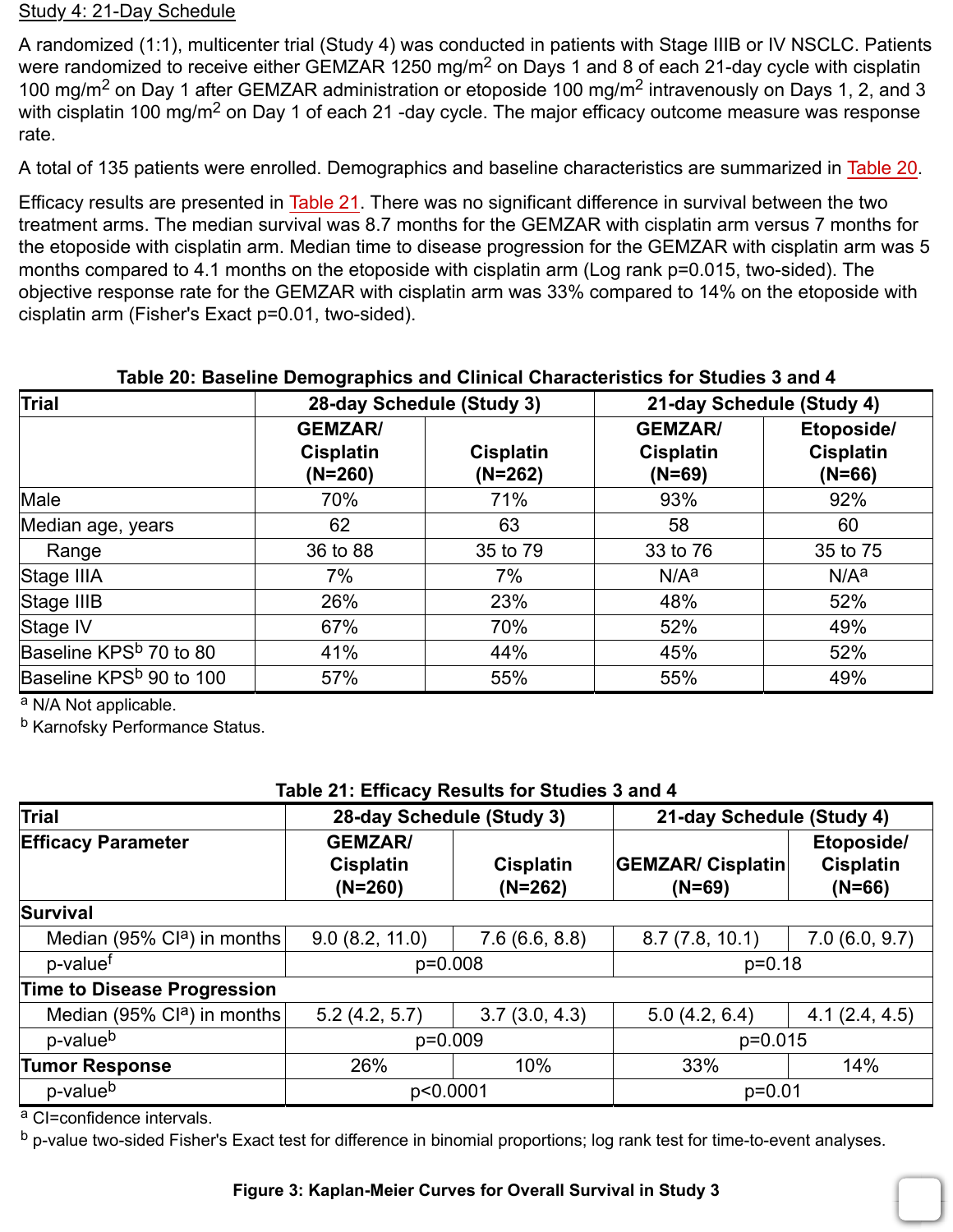

#### **14.4 Pancreatic Cancer**

The efficacy of GEMZAR was evaluated in two trials (Studies 5 and 6), a randomized, single-blind, two-arm, active-controlled trial (Study 5) conducted in patients with locally advanced or metastatic pancreatic cancer who had received no prior chemotherapy and in a single-arm, open-label, multicenter trial (Study 6) conducted in patients with locally advanced or metastatic pancreatic cancer previously treated with fluorouracil or a fluorouracil-containing regimen. In Study 5, patients were randomized to receive either GEMZAR 1000 mg/m<sup>2</sup> intravenously over 30 minutes once weekly for 7 weeks followed by a one-week rest, then once weekly for 3 consecutive weeks every 28-days in subsequent cycles (n=63) or fluorouracil 600 mg/m<sup>2</sup> intravenously over 30 minutes once weekly (n=63). In Study 6, all patients received GEMZAR 1000 mg/m<sup>2</sup> intravenously over 30 minutes once weekly for 7 weeks followed by a one-week rest, then once weekly for 3 consecutive weeks every 28-days in subsequent cycles.

The major efficacy outcome measure in both trials was "clinical benefit response". A patient was considered to have had a clinical benefit response if either of the following occurred:

- The patient achieved a ≥50% reduction in pain intensity (Memorial Pain Assessment Card) or analgesic consumption, or a 20-point or greater improvement in performance status (Karnofsky Performance Status) for a period of at least 4 consecutive weeks, without showing any sustained worsening in any of the other parameters. Sustained worsening was defined as 4 consecutive weeks with either any increase in pain intensity or analgesic consumption or a 20-point decrease in performance status occurring during the first 12 weeks of therapy.
- OR
- The patient was stable on all of the aforementioned parameters and showed a marked, sustained weight gain (≥7% increase maintained for ≥4 weeks) not due to fluid accumulation.

Study 5 enrolled 126 patients. Demographics and baseline characteristics were similar between the arms (Table 22).

The efficacy results are shown in Table 23 and Figure 4. Patients treated with GEMZAR had statistically significant increases in clinical benefit response, survival, and time to disease progression compared to those randomized to receive fluorouracil. No confirmed objective tumor responses were observed in either treatment arm.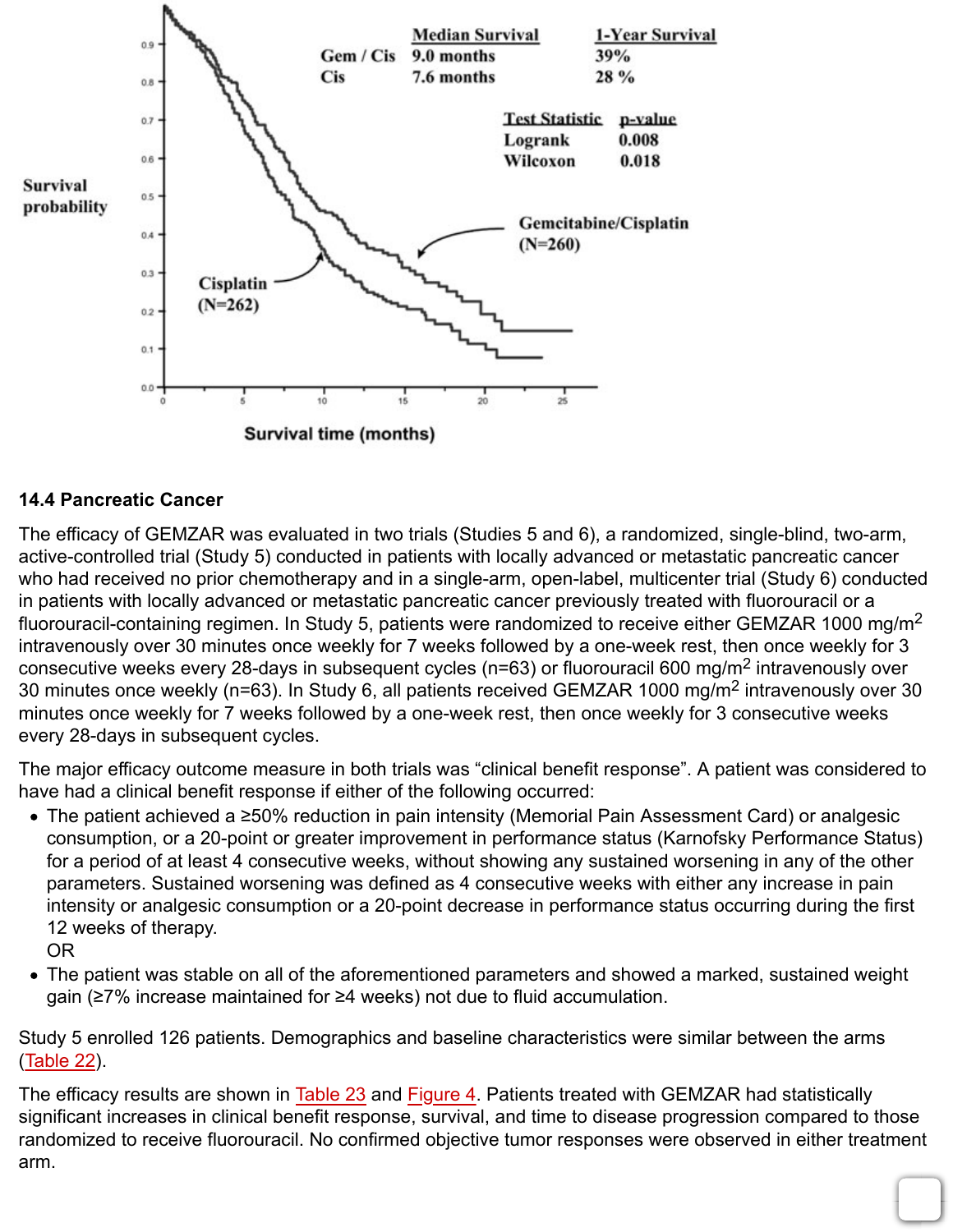| Table 22. Daschille Definegraphics and Offinical Onaracteristics for Otauf o |                           |                                 |  |
|------------------------------------------------------------------------------|---------------------------|---------------------------------|--|
|                                                                              | <b>GEMZAR</b><br>$(N=63)$ | <b>Fluorouracil</b><br>$(N=63)$ |  |
| Male                                                                         | 54%                       | 54%                             |  |
| Median age, years                                                            | 62                        | 61                              |  |
| Range                                                                        | 37 to 79                  | 36 to 77                        |  |
| Stage IV disease                                                             | 71%                       | 76%                             |  |
| Baseline KPS <sup>a</sup> $\leq 70$                                          | 70%                       | 68%                             |  |
|                                                                              |                           |                                 |  |

### **Table 22: Baseline Demographics and Clinical Characteristics for Study 5**

<sup>a</sup> Karnofsky Performance Status.

| Table 23: Efficacy Results in Study 5 |                           |                                 |  |
|---------------------------------------|---------------------------|---------------------------------|--|
| <b>Efficacy Parameter</b>             | <b>GEMZAR</b><br>$(N=63)$ | <b>Fluorouracil</b><br>$(N=63)$ |  |
| <b>Clinical Benefit Response</b>      | 22.2%                     | 4.8%                            |  |
| p-value <sup>a</sup>                  | $p=0.004$                 |                                 |  |
| <b>Overall Survival</b>               |                           |                                 |  |
| Median (95% CI) in months             | 5.7(4.7, 6.9)             | 4.2(3.1, 5.1)                   |  |
| p-value <sup>a</sup>                  | p=0.0009                  |                                 |  |
| <b>Time to Disease Progression</b>    |                           |                                 |  |
| Median (95% CI) in months             | 2.1(1.9, 3.4)             | 0.9(0.9, 1.1)                   |  |
| p-value <sup>a</sup>                  | p=0.0013                  |                                 |  |

<sup>a</sup> p-value for clinical benefit response calculated using the two-sided test for difference in binomial proportions. All other p-values are calculated using log rank test.

## **Figure 4: Kaplan-Meier Curves for Overall Survival in Study 5**

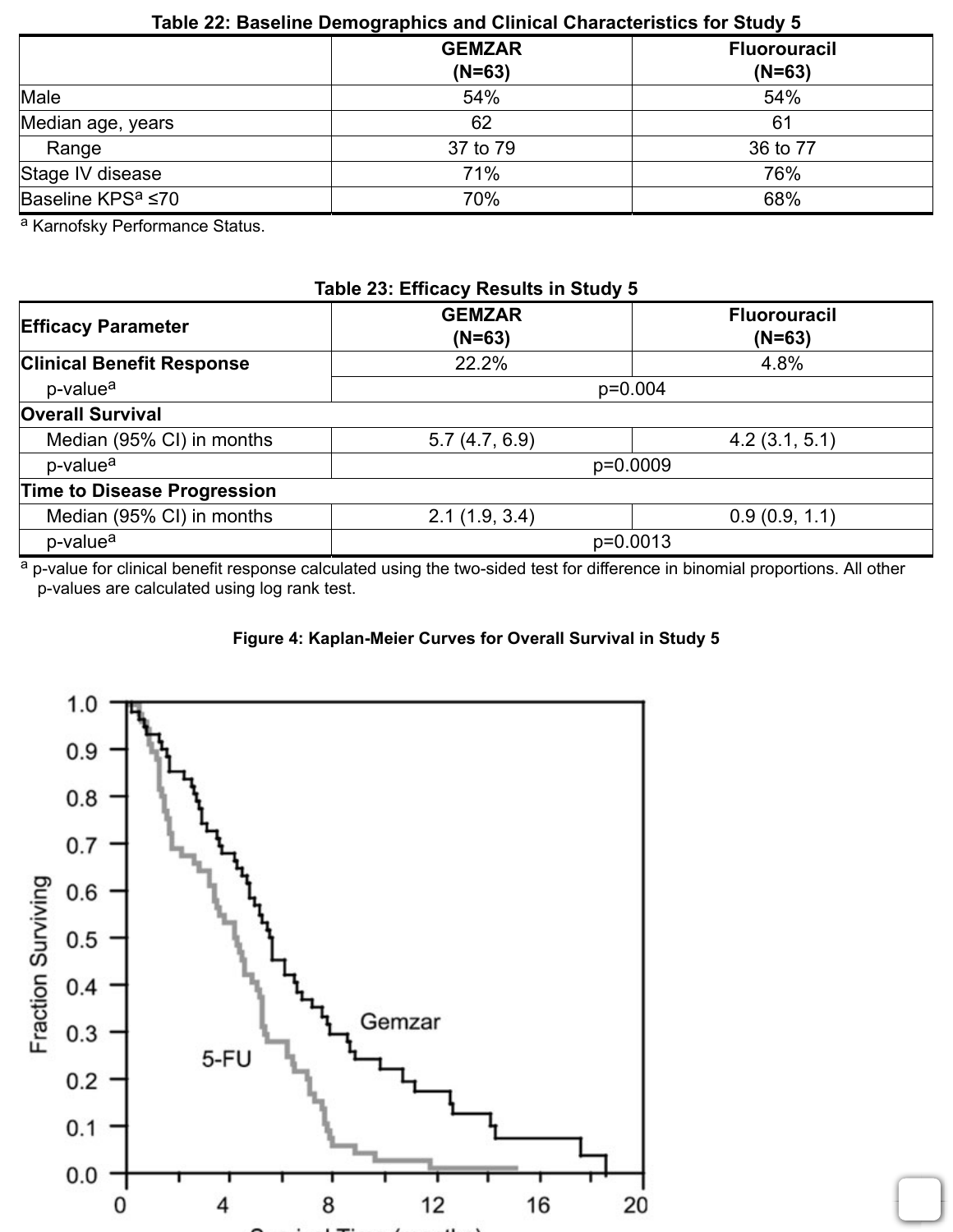Survival Time (months)

## Hide

# **- 15 REFERENCES**

1. OSHA Hazardous Drugs."*OSHA*. *http://www.osha.gov/SLTC/hazardousdrugs/index.html*

# **Hide**

# **- 16 HOW SUPPLIED/STORAGE AND HANDLING**

GEMZAR (gemcitabine) is a sterile white to off-white lyophilized powder available in single-dose vials individually packaged in a carton containing 200 mg or 1 g gemcitabine:

- 200 mg vial: NDC 0002-7501-01 (No. 7501)
- 1 g vial: NDC 0002-7502-01 (No. 7502)

GEMZAR is a cytotoxic drug. Follow applicable special handling and disposal procedures.<sup>1</sup>

Store at controlled room temperature 20°C to 25°C (68°F to 77°F); excursions permitted between 15°C and 30°C (59°F and 86°F) [see USP Controlled Room Temperature].

### **Hide**

## **- 17 PATIENT COUNSELING INFORMATION**

#### **Myelosuppression**

Advise patients of the risks of myelosuppression. Instruct patients to immediately contact their healthcare provider should any signs or symptoms of infection, including fever, or if bleeding or signs of anemia, occur *[see Warnings and Precautions (5.2)]*.

### Pulmonary Toxicity

Advise patients of the risks of pulmonary toxicity, including respiratory failure and death. Instruct patients to immediately contact their healthcare provider for development of shortness of breath, wheezing, or cough *[see Warnings and Precautions (5.3)]*.

#### Hemolytic Uremic Syndrome and Renal Failure

Advise patients of the risks of hemolytic uremic syndrome and associated renal failure. Instruct patients to immediately contact their healthcare provider for changes in the color or volume of urine output or for increased bruising or bleeding *[see Warnings and Precautions (5.4)]*.

### Hepatic Toxicity

Advise patients of the risks of hepatic toxicity including liver failure and death. Instruct patients to immediately contact their healthcare provider for signs of jaundice or for pain/tenderness in the right upper abdominal quadrant *[see Warnings and Precautions (5.5)]*.

### Embryo-Fetal Toxicity

Advise females and males of reproductive potential that GEMZAR can cause fetal harm. Advise females of reproductive potential to use effective contraception during treatment with GEMZAR and for 6 months after the final dose. Advise male patients with female partners of reproductive potential to use effective contraception during treatment with GEMZAR and for 3 months after the final dose *[see Warnings and Precaution (5.6), Use in Specific Populations (8.1, 8.3)]*.

### Lactation

Advise women not to breastfeed during treatment with GEMZAR and for at least one week after the last do